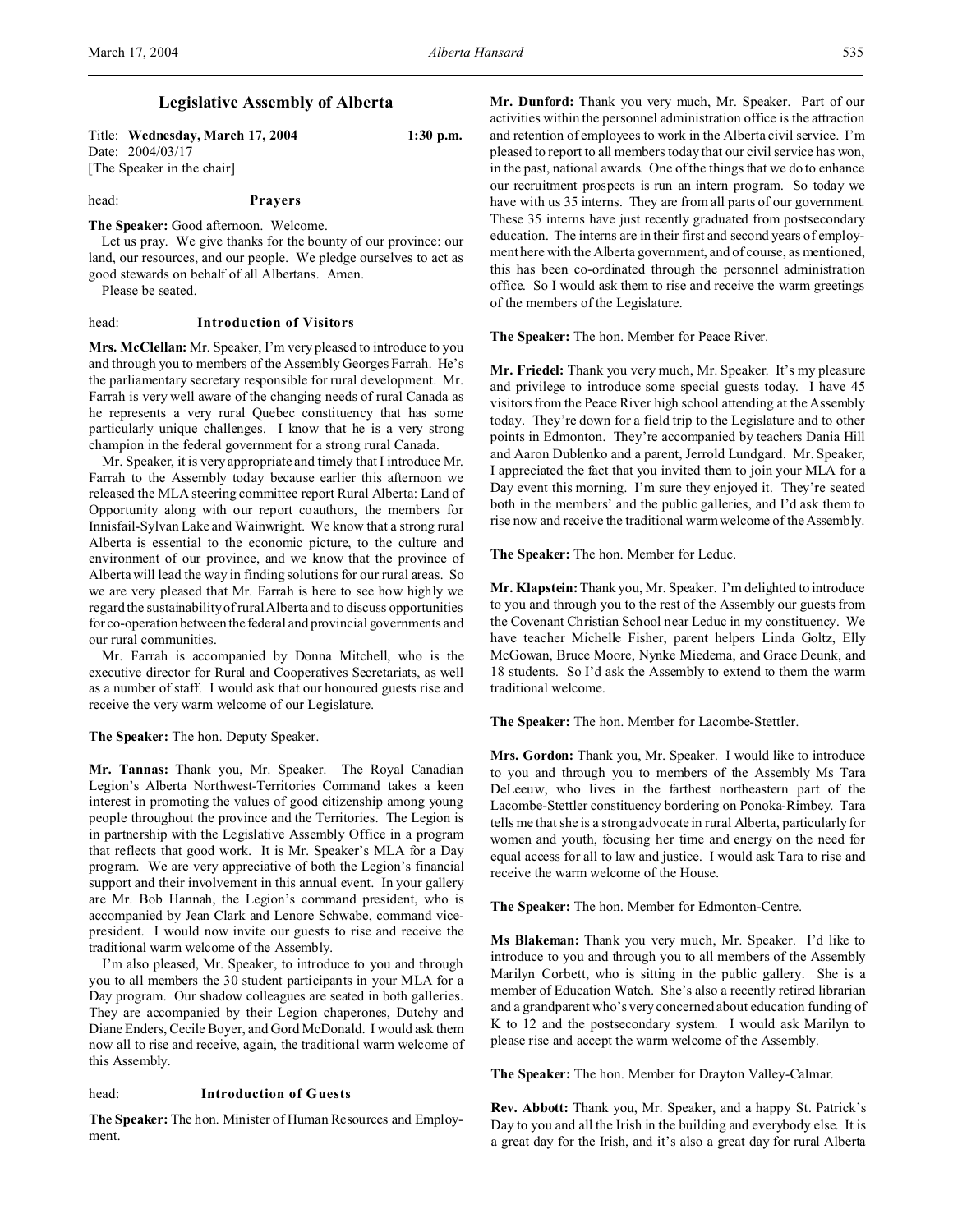because today in our midst we have the mayor of Breton, where I lived for 11 and a half years. His name is Darren Aldous. He's also the vice-president of the rural municipalities, small towns, and villages on the AUMA. I've introduced him before, but I know he was meeting today with the rural secretariat, so I'd like him to stand and receive the warm welcome of the Assembly.

**The Speaker:** The hon. Minister of Municipal Affairs.

**Mr. Boutilier:**Thank you, Mr. Speaker. The Alberta Junior Hockey League, of course, are experiencing playoffs right now. Many members in this House, in fact, are cheering for their teams. It's my pleasure today to introduce the voice of the Fort McMurray Oil Barons, which I had the pleasure last night to provide colour commentary with for three hours on radio. He's seated in the members' gallery. It's Jeff Henson. He's with KYX 98, the home of the Barons. I'd like to ask him to rise and receive the warm welcome of this Assembly.

**The Speaker:** The hon. Minister of Sustainable Resource Development.

**Mr. Cardinal:** Thank you very much, Mr. Speaker. It's my pleasure to introduce to you and through you to the Assembly five members of my department that make up the fire weather team: Nick Nimchuk, Paul Kruger, Lisa Avis, Zygmunt Misztal, and Betty Herzog. I'd like them to rise and receive the traditional warm welcome of the Assembly.

*1:40*

**The Speaker:** The hon. Member for Edmonton-Strathcona.

**Dr. Pannu:** Thank you, Mr. Speaker. I'm pleased to rise and introduce to you and through you to the House a parent who's an active member of the Education Watch initiative, a parent organization which is very concerned about and advocates for adequate and stable funding for public education. Ms Marilyn Covello has a daughter in grade 3 at McKernan elementary junior high school. She's seated in the public gallery. I would now ask her to please rise and receive the warm welcome of the Assembly.

**The Speaker:** The hon. Member for Whitecourt-Ste. Anne.

**Mr. VanderBurg:** Thank you, Mr. Speaker. It's an honour to introduce to you and through you to the Assembly a long-time constituent of Whitecourt-Ste. Anne, Mrs. Vera Michalchuk. Vera is a lifelong educator who grew up on a homestead near Drayton Valley and taught in many towns west of Edmonton for 40 years before retiring from the Wildwood school. Vera is not only a mother of five and a great long-time Conservative, but she's had so much positive influence on each and every one of us through her wise son David Michalchuk, our caucus director and, I'm told, her favourite. She's very proud of him. She's sitting in the members' gallery, and I'd ask her to rise and receive the warm welcome of this Assembly.

**The Speaker:** Hon. members, I'd like to introduce to you and to all of the people who may be listening and watching seven members of the Alberta Legislative Assembly who 15 years ago this week, on March 20, 1989, were elected to the Alberta Legislative Assembly for the first time. I'm going to ask the head page, as I mention their names and introduce them to you, to deliver to each one of them a special 15th anniversary Mace pin of the province of Alberta.

So, first of all, to the hon. Member for Highwood, the Deputy

Speaker, 15th anniversary; the hon. Minister of Aboriginal Affairs and Northern Development, the MLA for Lesser Slave Lake; the hon. Member for Athabasca-Wabasca, the hon. Minister of Sustainable Resource Development; the hon. Member for Stony Plain, the Minister of Seniors; the hon. Member for Rocky Mountain House, the Minister of Infrastructure; the hon. Member for Calgary-Foothills, the Minister of Finance; and, 15 years ago, the hon. Member for Calgary-Elbow, the hon. the Premier.

## head: **Oral Question Period**

**The Speaker:** First Official Opposition main question. The hon. Member for Edmonton-Gold Bar.

#### **Automobile Insurance**

**Mr. MacDonald:** Thank you, Mr. Speaker. While the government fiddles, auto insurance rage continues to burn. Drivers from across the country and in this province are outraged by a net profit of \$2.6 billion dollars from an industry that has been just recently pleading poverty. Shamefully, the Premier defends this 673 per cent increase in profits. To the Premier: how can you defend these obscene profits?

**Mr. Klein:** Mr. Speaker, first of all, we don't involve ourselves with the profits of insurance companies. What we do is involve ourselves with the protection of the consumer. The hon. member should be pleased with the program we put in place because, actually, we took profits out of the insurance industry. We took about \$250 million – million dollars – out of the insurance industry so that young, safe drivers can be rewarded through lower insurance premiums and older, safe drivers can be rewarded through lower insurance premiums and those in between won't experience extreme rate increases. The program is a good program. Again, I have to commend the hon. Minister of Finance and the hon. Member for Medicine Hat for the outstanding work that they have done to stabilize insurance rates in this province.

**Mr. MacDonald:** Again to the Premier: when will you stop tinkering, put people before the profits, and consider the plan for public auto insurance on www.liberalopposition.com?

**Mr. Klein:** Mr. Speaker, relative to the first part of the preamble we have put people before profits as I outlined. We have taken about \$250 million out of the insurance industry to make sure that insured drivers in this province are treated fairly regardless of age or gender.

Relative to going to a socialist system, I don't think so. That may be fine for the NDs and the Liberals, who are socialist thinking people, but the majority of people in this province are free thinkers, really respect and understand the entrepreneurial and the free enterprise system and want to see it stay that way.

**The Speaker:** The hon. member.

**Mr. MacDonald:** Thank you, Mr. Speaker. Again to the Premier: how can you reject a plan for public auto insurance when that plan would reinvest profits into road safety, programs that reduce accidents, and further reduce drivers' premiums? How can you reject that plan?

**Mr. Klein:** Mr. Speaker, first of all, we don't reject a plan that reinvests money into road safety. I'll have the hon. Minister of Transportation speak to that issue.

Our main concern relative to the insurance legislation that we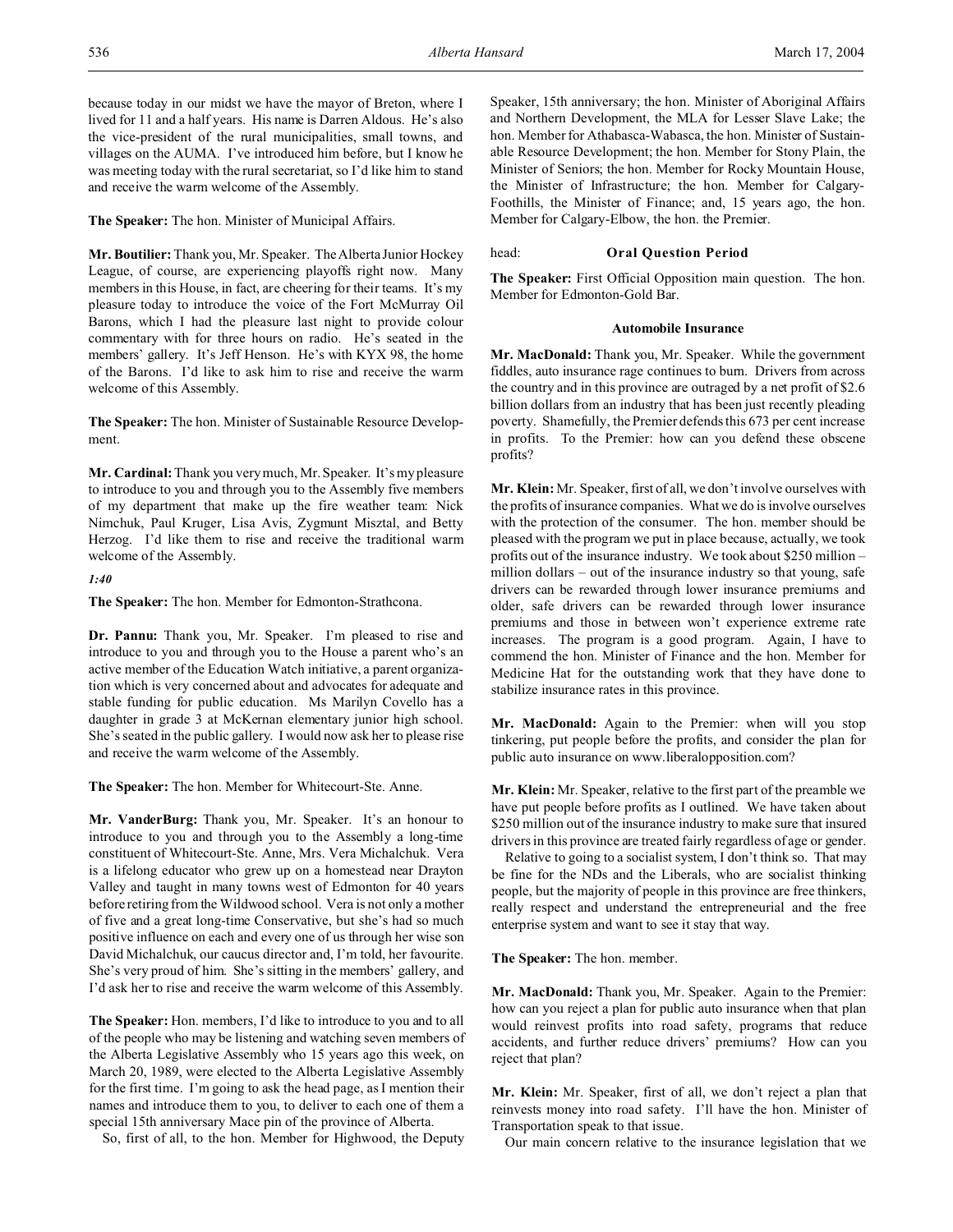passed – and we're now working on the regulations associated with that legislation – is to make sure that people in this province are treated fairly. That is the main point. That is the point that we wanted to emphasize and the point that we wanted to address, and we have addressed it very successfully indeed.

Relative to the amount of money that goes into road safety, whether that comes from insurance or whether it comes from general revenues, it is significant. I'll have the hon. minister comment.

**Mr. Stelmach:** Thank you. Mr. Speaker, the province of Alberta invests in excess of \$2 million annually in road safety programs. Together with what the government invests in road safety, other participants like regional health authorities, enforcement agencies, the centre for injury prevention, the Alberta Motor Association, and including insurance companies, all pool their resources and look towards focusing on safety on provincial highways.

**The Speaker:** Second Official Opposition main question. The hon. Member for Edmonton-Gold Bar.

## **Complaints to Utilities Consumer Advocate**

**Mr. MacDonald:** Thank you, Mr. Speaker. This government's credibility continues to decline. The Utilities Consumer Advocate received over 800 complaints from angry Albertans in his first four months on the job, mostly about high bills and confusing bills and high prices, but this disaster of energy deregulation continues. These concerns are being ignored according to the so-called utilities watchdog, who said, quote, 800 calls in four months is not a huge number, end of quote. Yet just last month the Minister of Government Services, who is also in charge of the Utilities Consumer Advocate, terminated a contract with Imperial Parking after receiving the same number of complaints over 18 months. My first question is to the Premier. Why won't this government take the concerns of Albertans seriously and admit that the only solution to high prices and confusing energy bills is unplugging energy deregulation?

## *1:50*

**Mr. Klein:** We will not unplug energy deregulation, because insofar as electricity is concerned, it is working, with the generation of about 3,000 megawatts more of power each and every year. Relative to gas, Mr. Speaker, gas was regulated long before the hon. member was a Member of this Legislative Assembly and long before I was a Member of the Legislative Assembly.

What the hon. member fails to point out and purposely fails because it is their intention to mislead and misrepresent. What he intentionally – intentionally – fails to point out is that 37 per cent of those complaints to the consumer advocate were on natural gas bills, had nothing to do whatsoever with electricity. Now, Mr. Speaker, he intentionally left that out of his preamble because intentionally he wants to mislead and misrepresent the case to Albertans.

#### **Mr. Mason:** Point of order.

**The Speaker:** I gather that there's an intervention on a point of order. The hon. Member for Edmonton-Highlands on a point of order, and to the Government House Leader, be prepared.

Let's remember: parliamentary language. And it applies to everybody in this House.

The hon. member.

**Mr. MacDonald:** Thank you, Mr. Speaker. Again to the Premier:

given that 18 per cent of the complaints received by the Utilities Consumer Advocate were from Albertans who could not afford to pay their utility bills, why won't this government guarantee lower bills by unplugging this \$8 billion boondoggle?

**Mr. Klein:** Mr. Speaker, I don't know any other phrase to use other than "intentionally mislead" because again we heard this hon. member allude to a figure that is not correct. We heard him allude to an adjective that is certainly not correct. Boondoggle is not correct. A good program would be a correct definition. It is not an \$8 billion boondoggle. It is a program that has brought 3,000 megawatts of new energy on the market. It is a program that has stabilized electricity prices, and by the way it is a program that has brought about a consumer advocate.

You know, Mr. Speaker, I would like to put on my hat as a journalist again and ask this hon. member as a journalist: how can he one week criticize the whole notion of a consumer advocate, saying that this person is just a puppet, or something to that effect, of the utility industry because he's paid by the utilities, then get up and quote eloquently and wax eloquently about what the consumers' advocate says?

It's unparliamentary to use the word "hypocrisy," but I can't think of another word. Maybe "unprincipled." I don't know if that's unparliamentary or not . . .

# **Speaker's Ruling Parliamentary Language**

**The Speaker:** But in this Assembly the hon. Member for Calgary-Elbow is not a journalist. He's the leader of the governing party and the Premier. And parliamentary language is the decorum that will be used in this House.

The hon. Member for Edmonton-Gold Bar.

## **Complaints to Utilities Consumer Advocate** *(continued)*

**Mr. MacDonald:** Thank you, Mr. Speaker. Given that energy deregulation is not correct, did the government appoint an industryfunded consumer advocate in order to silence other consumer advocates who have stood up and spoken out in opposition to this government's failed energy deregulation scheme?

**Mr. Klein:** It's not a failed deregulation scheme, and I would remind the hon. member again that 37 per cent of the complaints that the consumer advocate dealt with were related to gas prices and not electricity prices – 37 per cent – something the hon. member fails to mention. But he does mention a lot the unplugging of electricity deregulation. Well, Mr. Speaker, if I could make a suggestion – it would be helpful to all Albertans – that would be to unplug www.liberalopposition.com.

**The Speaker:** Third Official Opposition main question. The hon. Member for Edmonton-Centre.

#### **Long-term Care Beds**

**Ms Blakeman:** Thank you, Mr. Speaker. Currently almost 4,000 of Alberta's long-term care beds are in private rooms, 8,800 are semiprivate, and almost 750 are in wards. Subsidies for low-income seniors and AISH recipients only cover the cost of semiprivate and ward long-term care beds, but it appears that new long-term care facilities will consist primarily of private rooms. My first question is to the Minister of Health and Wellness. Is the minister allowing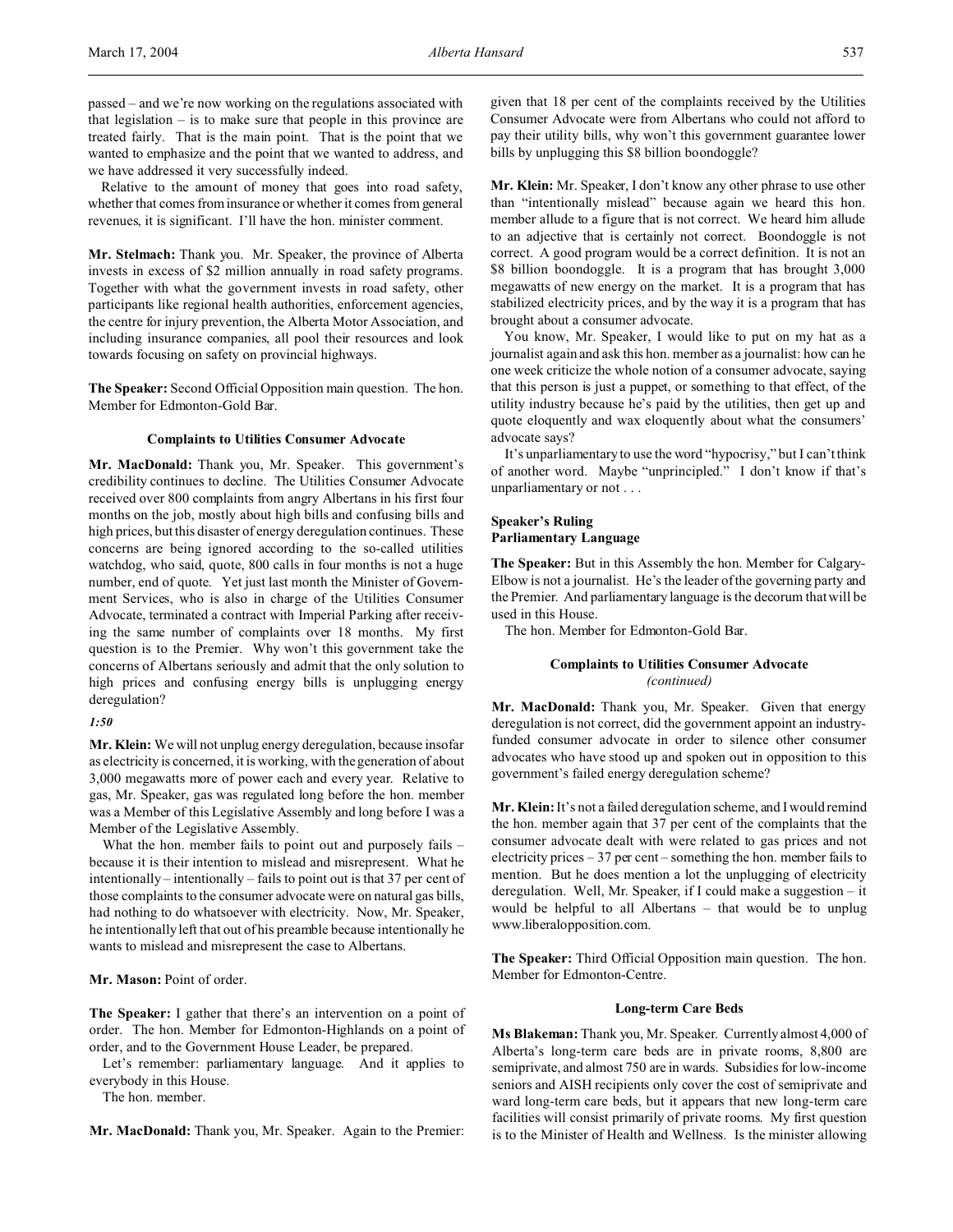a situation to develop where the already limited stock of semiprivate and ward rooms is depleted even further?

**Mr. Mar:** Mr. Speaker, the reality is that there have been changes over many years with respect to long-term care, and what seniors are telling us is that they actually prefer to get away from the idea of wards and semiprivate rooms. They prefer private rooms, so we let the marketplace operate as it does to respond to the needs of what seniors actually want.

**Ms Blakeman:** My next question is to the Premier. Is this some misguided circular logic where the government stops building the only kind of long-term care beds for low-income seniors that it's willing to subsidize?

**Mr. Klein:** Mr. Speaker, we are committed to building as many seniors' units as we possibly can, both for long-term care and for assisted living and also lodge accommodation for those who can care for themselves.

But relative to the situation I'll have either the hon. Minister of Health and Wellness or the hon. Minister of Senors respond.

## **The Speaker:** The hon. minister.

**Mr. Woloshyn:** Yes, Mr. Speaker. I'd like to clarify a misconception. The support that we're giving to seniors in long-term care goes up to, in dollars, the semiprivate rate. That is correct. However, we have taken upon ourselves to advocate on behalf of seniors who are under our program to ensure that they get the private room at the semiprivate rate, which is a darn good bargain. We advocate for them by putting the families together with the individual facilities. In addition to that, any senior who was in a private room on our program would not be moved out of that room unless it was within the same facility and to a semiprivate.

So, Mr. Speaker, I'd like to point out very strongly that we did look after all of the people on our program, that they're not suffering unduly, and, in fact, that we did insist that the people in our program do for the most part receive the same kind of residual income of \$265 that the lodge people do.

#### **The Speaker:** The hon. member.

**Ms Blakeman:** Thank you. Then to the Minister of Seniors: if the seniors or their families are not able to convince the owners or operators of long-term care facilities to give them the private room at a semiprivate room rate, where exactly are these seniors to go? Is the government going to cover the additional cost or not?

**Mr. Woloshyn:** Mr. Speaker, very specifically, like I indicated, the people who were in the private rooms would not be moved out against their will, would not be forced to pay more. Quite frankly, we have been able to resolve through consultation on behalf of the residents virtually every case that they presented as hardship, and the operators have been very co-operative.

**The Speaker:** The hon. Member for Edmonton-Highlands, followed by the hon. Member for West Yellowhead.

#### **Special Duty Audit by Auditor General**

**Mr. Mason:** Thank you very much, Mr. Speaker. Albertans have been flooding our offices with calls, demanding to know if the \$400 million in BSE aid was well spent or if it all ended up in the hands of U.S.-owned packing houses. The government has insisted that the Auditor General would investigate, but yesterdaywe learned that this investigation would be as deep as a slough in a drought. The Auditor General now says that he will not follow the money beyond who got the initial cheques and that he will not table the terms of reference or an audit plan. My question is to the Premier. Will the Premier now admit that the routine audit asked for by the Minister of Agriculture, Food and Rural Development is insufficient to answer the questions that Albertans are asking and, instead, use cabinet's authority under the act to request a special duty audit, which can follow the money?

## *2:00*

**Mr. Klein:** Mr. Speaker, it's my understanding and it should be the hon. member's understanding as well that the Auditor General is an independent individual who is appointed by this Legislature. He doesn't take direction from government. To have him take direction from government or any other member of the Legislature, for that matter, could be dangerous, very dangerous indeed. If one were to direct the Auditor General, for instance, to ignore something, that would be dangerous.

The Auditor General, as I understand it, works with his legislative mandate and conducts his work as he sees fit. That's why we recently amended the legislation with the support of at least the Liberal opposition to give him wide-ranging powers. As always, this side and that side of the government will co-operate with the Auditor General as fully as we possibly can as he conducts his work.

I tend to put more faith in the Auditor General and his assessment of what he needs to do than the NDs' opinion of what they think he needs to do.

**The Speaker:** The hon. member.

**Mr. Mason:** Thank you very much, Mr. Speaker. Well, given that the Premier is unfamiliar with the provisions of the Auditor General Act that clearly give cabinet the power to order a special duty audit, how can he claim that the Auditor General will get an answer to the question of why packer margins have increased by 200 per cent, when the Auditor General writes that the flow of money after it is in the hands of those entitled to receive it . . .

**The Speaker:** Hon. member, it's a question. There's no way a 45 second question is a question.

**Mr. Mason:** Thank you, Mr. Speaker. Given that the Auditor General has ruled out following the audit and given that the government is refusing to get to the bottom of this, when will the Premier stand up and ask Executive Council to order a special duty audit so that we can follow the money?

**Mr. Klein:** Mr. Speaker, first of all, as I pointed out, I don't think that it's appropriate or wise for any member of Executive Council to order the Auditor General to do anything. Now, if the hon. member or if this legislative body wants the Auditor General to do what he probably is doing anyway, then I have no problems with that being a legislative motion or anything else.

**Mr. Mason:** Will you vote for it?

**Mr. Klein:** Fine. I don't care one way or the other. It's just that I don't feel comfortable as an individual and as the Premier asking Executive Council to order the Auditor General to do anything, because if you can order him to do something that the opposition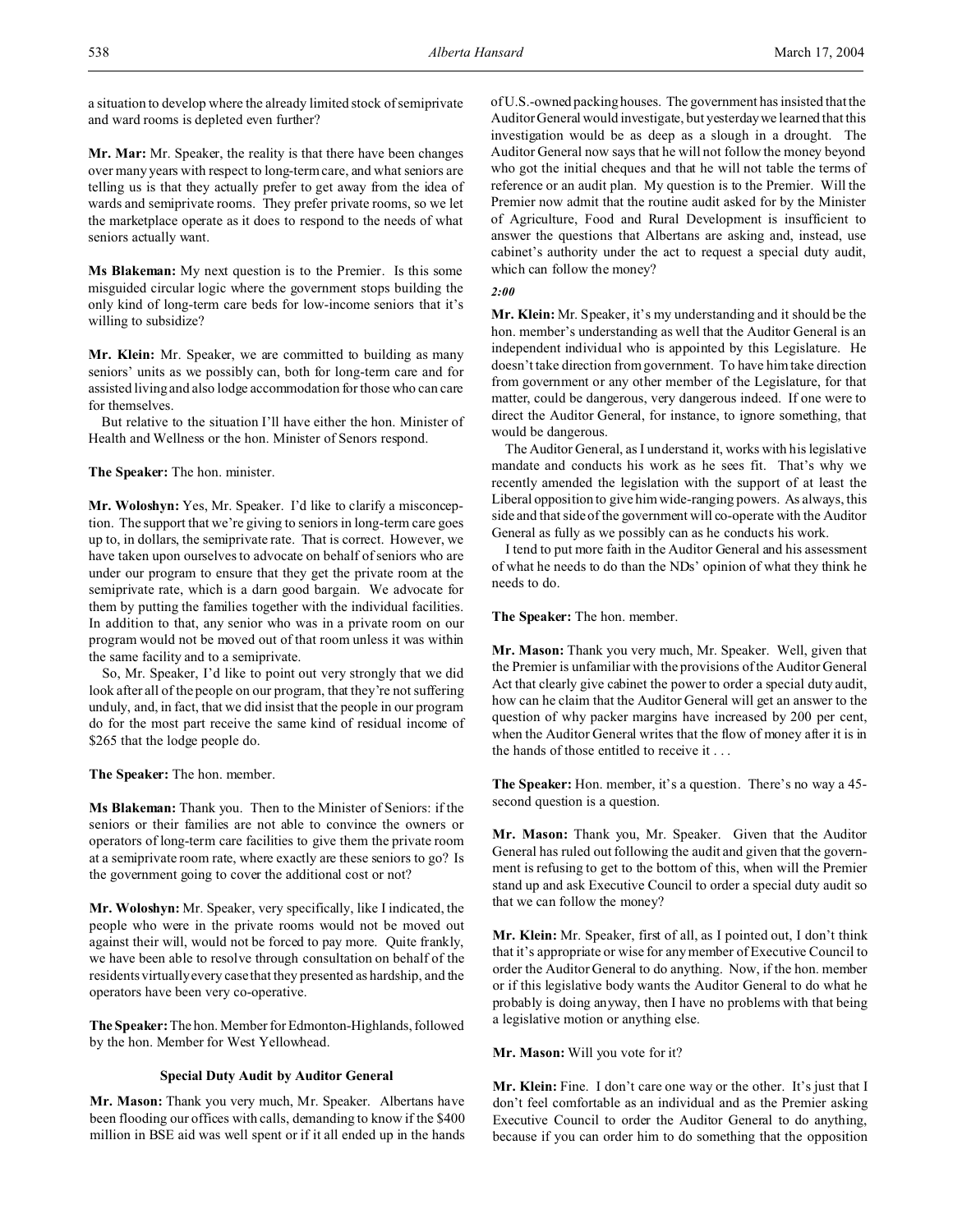wants, then it stands to reason that you can order him to do something that the opposition doesn't want.

Mr. Speaker, he is an officer of the Legislature; therefore, it should be the Legislature that directs him. Having said that, I do believe that the Auditor General has the powers to investigate whatever he wants, whenever he wants, notwithstanding the direction of the opposition or this Legislature.

**The Speaker:** The hon. member.

**Mr. Mason:** Oh, I get a third one. Thank you, Mr. Speaker.

**The Speaker:** Hon. member, you always had a third one. It's just that you abused the second one. So please proceed carefully with the third one.

**Mr. Mason:** Thank you very much, Mr. Speaker. Given that Albertans will not see terms of reference or an audit plan from the Auditor General, how is this government going to assure Albertans that his investigation will be a thorough analysis of the program and who received the money from it?

**Mr. Klein:** Mr. Speaker, you know, if I were the hon. member, I'd be very careful, because what he is doing is questioning the investigative authority and, indeed, the integrity of the Auditor General. The Auditor General has said that he will conduct – and I don't know if I'm quoting him correctly – a thorough investigation of this matter relative to BSE. I would suspect that that matter relates to whether the money under the assistance program that we launched, the \$400 million, was spent properly, whether the packers made excessive profits, a matter that is already being investigated by a parliamentary committee and, as I understand it, the Competition Bureau.

The Auditor General I believe has indicated that he will submit his report by the end of June, and it remains to be seen at that time whether or not he has done a thorough job. But I have every confidence in the Auditor General to do a thorough job because that's what he is mandated to do.

**The Speaker:** The hon. Member for West Yellowhead, followed by the hon. Member for Edmonton-Glengarry.

#### **Cheviot Creek Coal Pit**

**Mr. Strang:** Thank you very much, Mr. Speaker. There was an announcement yesterday by the Elk Valley Coal Partnership that they plan to go ahead with a \$50 million development at the Cheviot Creek coal pit near Hinton. As the Member for West Yellowhead, where the development will take place, I have been asked by my constituents about its economic impact. My main question is to the Minister of Economic Development. Could the minister tell the Legislature what the economic impact of this development is expected to be?

**Mr. Norris:** Well, Mr. Speaker, before I answer the hon. member's question, a couple of things have to be said. In light of the continued questions that come from the opposition that point to nothing but an economy that's on a downward spiral, this particular piece of news along with hundreds around the province every day clearly prove that that's incorrect and that it's been what we've said all along: the Alberta advantage is alive and well.

I would also like to offer compliments to the MLA for West Yellowhead. He and I have been working on this for quite some

time. The bottom line about this particular project is that this region has been very hard hit, Mr. Speaker, in a number of different industries, not only forestry and coal and agriculture but in tourism, and this member and I have been working together to try and secure new opportunities, of which this is one.

This plant, obviously, will generate an initial introduction of about \$50 million of new business into the community in the retrofit. Mr. Speaker, 120 new jobs, that were slated to be lost when Cardinal River Coals shuts down, will be saved. More importantly, it's an ongoing opportunity for the West Yellowhead region, and I think all members of this House, including the opposition members, should be grateful to the Member for West Yellowhead for trying so hard to build a better Alberta.

**The Speaker:** The hon. member.

**Mr. Strang:**Thank you, Mr. Speaker. My first and last supplemental question is to the Minister of Energy. What process and approval are needed before the Cheviot Creek coal pit can be producing its coal resource?

**Mr. Smith:** Well, Mr. Speaker, the bringing into play of a mine of this calibre is going to be a significant achievement in Alberta. Importantly, this Cheviot mine has already been approved by a joint federal/provincial panel, so much of the legwork and the bull work has already been done, and that's important. Now we're going into individual licensing processes with the Alberta Energy and Utilities Board and with Alberta Environment.

Mr. Speaker, I can point out that the Member for West Yellowhead is in charge of a committee that works with royalty review. He's updating the 1976 coal policy in this province and looking for a long-term vision so that, in fact, not only will the Cheviot mine open, but we will start to exploit and develop these resources, this coal that allows us to build new, better burning, more environmentally acceptable coal-fired generators and allows us to move into new markets.

# *2:10*

Mr. Speaker, I think it's important that we note that a lot of this

credit actually goes to China. China today, in fact, uses 50 per cent of the world's consumption of cement, which they use coal to fire with. They use 30 per cent of the world's supply of coal and 36 per cent of the steel. China is our third largest trading partner and one that will be extremely important to the Member for West Yellowhead as well as to this economy and to the creation of new jobs in Alberta.

## **Private/Public Partnerships for Hospital Construction**

**Mr. Bonner:** Mr. Speaker, the Minister of Health and Wellness has recently indicated that this government is open to learning from the practices of other countries and provinces. I hope this is true because if this government paid attention to the evidence and learned from other jurisdictions, they would know that using alternative financing, like P3 hospitals, doesn't work. To the Premier: given the example set by Australia's P3 Port Macquarie base hospital, that cost taxpayers three times what a public hospital would have cost, will the government rule out P3s as a way to build and maintain health care facilities in Alberta?

**Mr. Klein:** Mr. Speaker, the answer to that is no. We will not rule it out. It will be ruled out, however, if it doesn't make economic sense. That's why there is a very thorough process that has been put in place to adjudicate a P3 proposal, whether it's for a hospital, a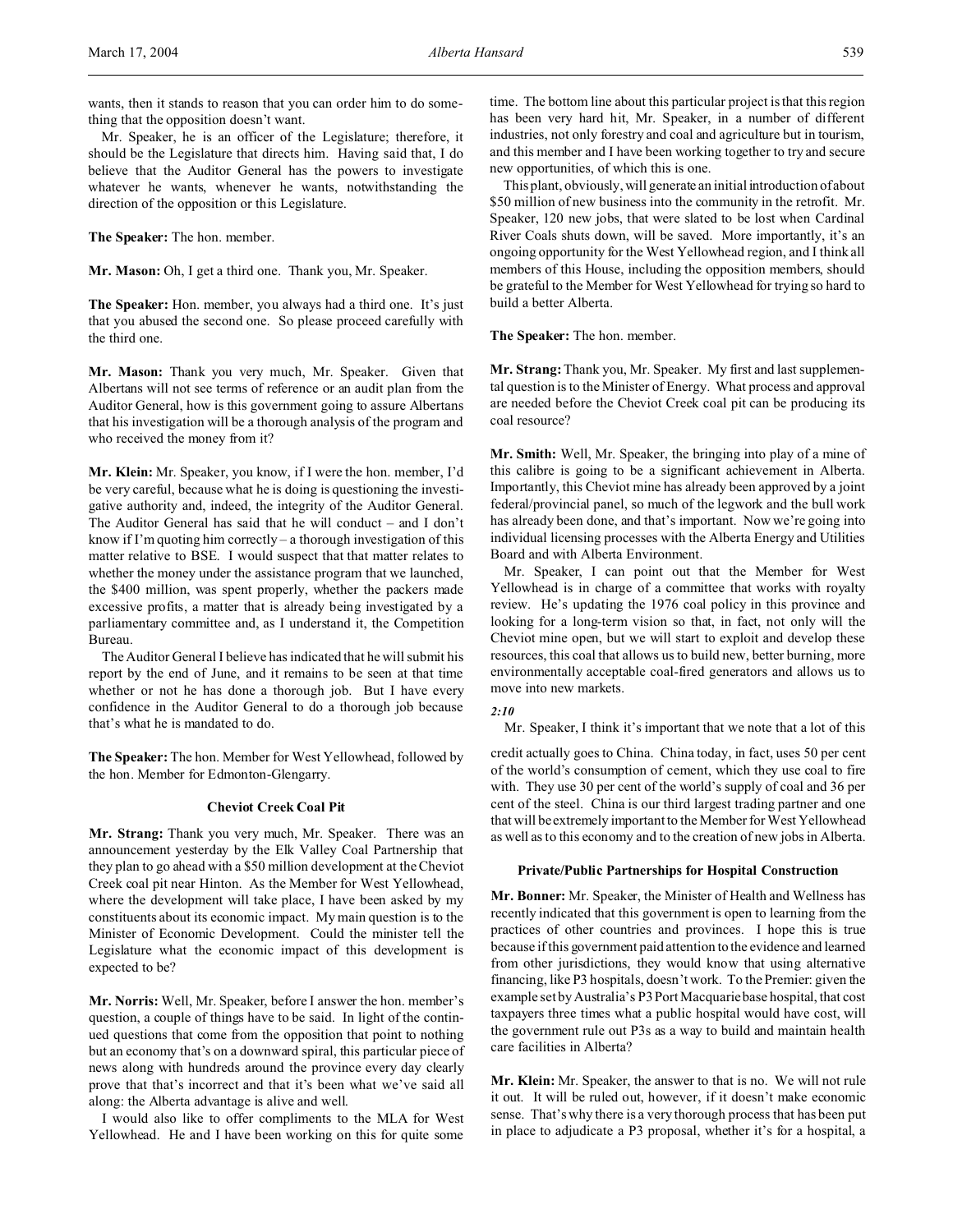roadway, a school, or any other public institution. Basically, that process involves a thorough review of the initial proposals, then a separate request for qualifications, then a request for proposals. At each stage of the process there is a thorough review of the proposals not only in terms of the physical qualities relative to the project but the finances and whether the taxpayer will benefit in the long run. So we will not rule out P3s, but as I said previously, we will rule out a P3 if it doesn't make sense.

**Mr. Bonner:** To the Premier, Mr. Speaker: given the example set by England's P3 Cumberland hospital, where an independent commission found that management problems led to poor patient care, will the government rule out P3s for Alberta's health care facilities?

**Mr. Klein:** No, Mr. Speaker. We will not. I think it would be folly to rule out a P3. For instance, I know that the Calgary health authority is now considering a P3 proposal for a south hospital. Now, that will have to go through the process.

There have been some failures relative to P3s, and there have been some successes. You know, we want to focus on the successful projects. Hopefully, they can work and work for us and work for the taxpayers of this province, but if they don't work, they simply won't happen. I've been to the U.K., and I visited a P3 project where the proponents and the United Kingdom National Health Service say that it's working quite fine, thank you. Now, there may be other projects in the U.K. that were built under P3 that are not working as well.

You know, it's so common for the Liberals to cherry-pick, and usually the cherries they pick are the bad cherries.

**Mr. Bonner:** Mr. Speaker, to the Premier: can the Premier explain why his government is refusing to learn a clear lesson from other jurisdictions that P3 hospitals are a failure?

**Mr. Klein:** Quite the opposite, Mr. Speaker. We are learning from other jurisdictions, but we're learning from their successes, because we believe in looking at what works well in other jurisdictions and why it works well and implementing those policies. So relative to health reform generally, for instance, it's our plan to look at those jurisdictions, those countries where the health system is deemed to be better than it is in Canada. We're saying: let's look at what works, and perhaps we can incorporate what works into our health system, and let's reject what doesn't work. The same with P3s: reject what doesn't work and take the best of the components and put that into our process. In that way, we come out with a quality project at a price that taxpayers can afford and something that may in the long run or probably will in the long run benefit the taxpayers of this province.

**The Speaker:** The hon. Member for Calgary-McCall, followed by the hon. Member for Edmonton-Mill Woods.

#### **Portable Classrooms**

**Mr. Shariff:** Thank you, Mr. Speaker. Most of the elementary schools in my riding use portables for classrooms, and many of these portables have been designed for 24-student capacity. However, it is very common to find 30 to 31 students in these classrooms, which means there are 31 winter coats, boots, jackets, and so on. Quite often teachers have to move desks and chairs around to accommodate student activities, making the rooms very, very congested and unsafe. My questions today are to the Minister of Infrastructure. Could the minister please explain what his department's guidelines are for portable size and capacity?

**Mr. Lund:** Mr. Speaker, I'm not sure which portables the hon. member is referring to. Of course, in the past the construction of the portables has been at the discretion of the school board, so you could get varying sizes. For our standard, as far as the department is concerned, we've now moved to an area per student as opposed to the old class of 25. Under that, the situation is that in a permanent structure it averages because it changes with a number of factors: the age, the grade level, the number of students that have special needs, and a couple of other smaller factors that figure into it. Normally the average would be about 80 metres square. Portables normally are about a hundred metres square, so they, in fact, are usually bigger than the old 25-student class size.

Now, with the policy, as far as into the future, we are looking at trying to standardize and to try perhaps even the government building and then leasing to school boards as opposed to the school boards doing it. However, we are going to look at the standard construction as well so that there is a more uniform standard throughout the province.

When it comes to health and safety, Mr. Speaker, as far as air quality is concerned, we do have in place the standards that must be met in all classes. Of course, as far as health and safety the school board working with the school would deal with things like the exits.

**Mr. Shariff:** My first and only supplementary is again to the same minister. Given the safety of our children in such situations, what is the departmental safety policy, and when was it last reviewed?

**Mr. Lund:** Mr. Speaker, as I said earlier, for the safety as far as air quality is concerned, we have those standards. The size of the portable, the amount of room, is governed under the area utilization formula. That formula is extremely important to us not only in situations like the hon. member has mentioned but also when we are building new schools and to size the classes and to size the overall school to fit with what is necessary in that area.

Also, when we look at the utilization factor – and this is really important. As we move forward, we have a policy that we will not – we will not – build new schools in a jurisdiction until the utilization is up to 85 per cent. That is really critical, because if you go below that, you end up then having difficulty with the operating and maintenance side, and you end up with a lot of space that is not necessary. We can't afford to continue to do that.

However, having said that, we do recognize – and the Minister of Learning and I have talked about it on many occasions – that where you have K to 4 children that are being bused for a long distance, we must take another look at that, but we've got to stick with the 85 per cent utilization.

**The Speaker:** The hon. Interim Leader of the Official Opposition, followed by the hon. Member for Red Deer-North.

## *2:20* **SuperNet**

**Dr. Massey:** Thank you, Mr. Speaker. Alberta taxpayers have paid almost \$200 million for SuperNet, but with the downloading of costs, for many communities it's going to become NoNet. My questions are to the Minister of Innovation and Science. Why is the government allowing companies involved with SuperNet to charge struggling communities, like the village of Heisler, a \$4,000 hookup fee and \$3,000 a year just to maintain one connection to the system?

**Mr. Doerksen:** Well, Mr. Speaker, the Alberta SuperNet will in fact connect almost every community in Alberta. Any community that has a library, a school, a hospital, or government building will have SuperNet access located in that town.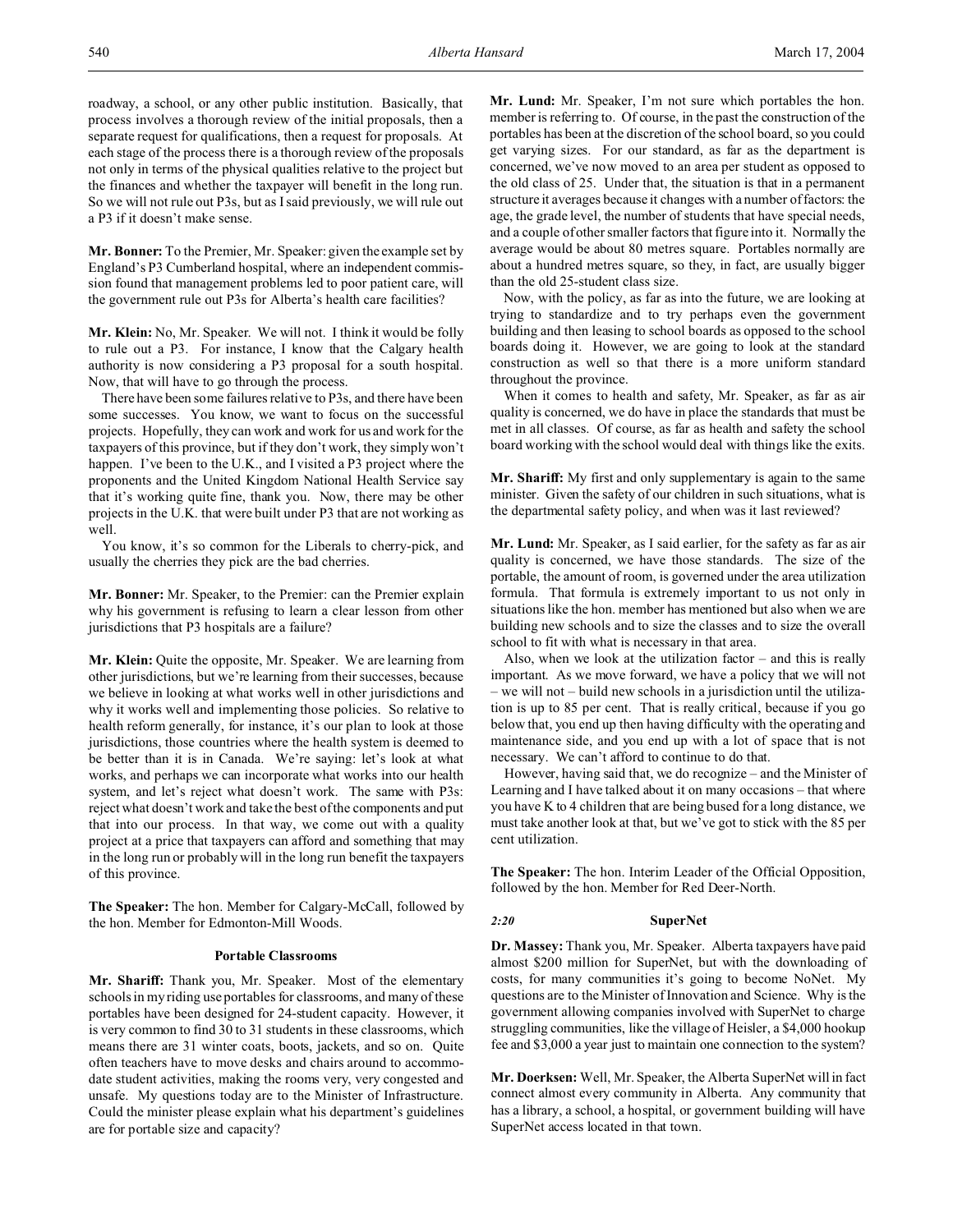**Dr. Massey:** Thank you. Again to the minister. SuperNet is in the village. Hooking it up is going to cost them \$4,000 and another \$3,000 a year. How are they going to incorporate that into their budget year after year?

**Mr. Doerksen:** Mr. Speaker, the Minister of Municipal Affairs may wish to supplement. When we started this process, it was quite clear to the municipalities that our obligation was to take the point of presence for this high-speed optical network into that community. That, in fact, gave the opportunity for the municipalities to connect to the SuperNet because the base network or the main connection across Alberta was being put in place to let them access that highspeed optical network. So, in fact, it is an advantage to them.

The Minister of Municipal Affairs may wish to talk about some discussions that he has been having with the municipalities.

#### **The Speaker:** The hon. minister.

**Mr. Boutilier:** Thank you very much, and I would like to supplement, Mr. Speaker. As the minister of innovation has indicated, we've been working very closely with our municipal partners, both rural and urban. I want to say that the annual convention for the Association of Municipal Districts and Counties is coming up within the next two weeks, which, I know, many members from this Assembly are going to be attending. I'd ask the member to stay tuned, because we've been working very closely with this ministry in terms of how every single municipality in this entire province will be hooked up. SuperNet is a program that is unmatched. No other province in Canada has anything even close to it.

**Dr. Massey:** My question is again to the Minister of Innovation and Science. What solution does the minister have for cash-starved communities like Heisler who simply can't afford SuperNet? Downloading the costs onto them isn't the solution.

**Mr. Doerksen:** Well, Mr. Speaker, again I might ask the Minister of Municipal Affairs to supplement the answer. I know of no other jurisdiction, frankly, in the world that makes this opportunity available to all Alberta citizens. It is unparalleled, and in fact a recent article out of IEEE magazine, which is a highly respected technical magazine, gave the Alberta SuperNet an innovation award for the vision of that network.

**Mr. Boutilier:** Mr. Speaker, to follow up from the minister of innovation, every single village, small town, municipality, all 360 of them – I don't want to scoop myself here, but I can say that we have some very important news, because we're working with our partners within municipalities.

**The Speaker:** The hon. Member for Red Deer-North, followed by the hon. Member for Edmonton-Riverview.

#### **Employment Training**

**Mrs. Jablonski:** Thank you, Mr. Speaker. My question is for the Minister of Human Resources and Employment. Mr. Minister, it was reported in Red Deer that you said that there is a fierce demand for skilled workers in northern Alberta's resource industry and that employers are made to think that they have to hire high school graduates for every job. Are you suggesting that it is not necessary to graduate from grade 12 or to finish high school and that students can drop out of school to get a job? [interjections]

## **Mr. Dunford:** Pretty spicy stuff, eh?

Let's be clear. If the people that are listening to us now and the people that will be reading *Hansard* are in school, stay in school. If you are about to graduate, get yourself into our excellent postsecondary system right now or just as soon as you possibly can. If you're under I'm going to say the age of 25, get yourself back into school.

But there's a time for clear talk, and I think this is it. What I'm meaning is that we have a whole generation of folks out there that are older than 30 and have not completed high school, and if we have employers and if we have governments myopically saying that you have to have grade 12 in order to enter the workforce, then we are subjecting a whole generation of people to poverty.

What I was suggesting in the public meeting where I was quoted – and it appears almost misquoted – is that we have to look at the individual person, and we have to determine what is best for them in terms getting them into the workforce. We need flexibility on the part of the training institutions. We need flexibility on the part of the employers. With that flexibility we can get everybody productive in Alberta, and that's what we want.

**Mrs. Jablonski:** Mr. Speaker, my final question to the same minister: what jobs can people who don't have a high school diploma get?

**Mr. Dunford:** Yeah, there are lots of them there. There'll be a string. The thing that we need to know and understand is that we have people over 30, we have people that have not completed high school that are trainable and can work into our workforce.

**The Speaker:** The hon. Member for Edmonton-Riverview, followed by the hon. Member for Edmonton-Strathcona.

#### **Electronic Health Records**

**Dr. Taft:** Thank you, Mr. Speaker. The main problem facing Alberta's health care system is not out-of-control costs; it's mismanagement of the money we have. Yesterday I asked reasonable questions of the Minister of Health and Wellness about whether his department did due diligence on the electronic health record system. The answer I got didn't address the question, so I'll give the minister another chance today. To the Minister of Health and Wellness: given that the minister announced \$59 million in October for health information systems, then provided the AMA with \$65 million in November, and RHAs are spending untold millions more, will the minister tell us the total expected cost of establishing the electronic health record system?

**Mr. Mar:** Well, Mr. Speaker, in the spirit of St. Patrick's Day I feel compelled to answer in the following manner.

There once was a man from Riverview Whose opinions were respected by few. He said: it's so grand to have your head in the sand; Our health system we need not renew.

Mr. Speaker, I would be happy to sit down with the hon. member at any time that he'd like to educate and edify him on the subject of the importance of Wellnet. We have invested over \$130 million from 1997 through to March 31, 2003, on information technology. It has been for the following purposes. It has been to improve patient safety, and it is to improve quality of care. The electronic health record, pilot programs leading up to the EHR, the seniors' drug profile program, the pharmaceutical information network, and the newborn metabolic screening system are only to name a few. I would like to point out that that last program recently won a prestigious national award.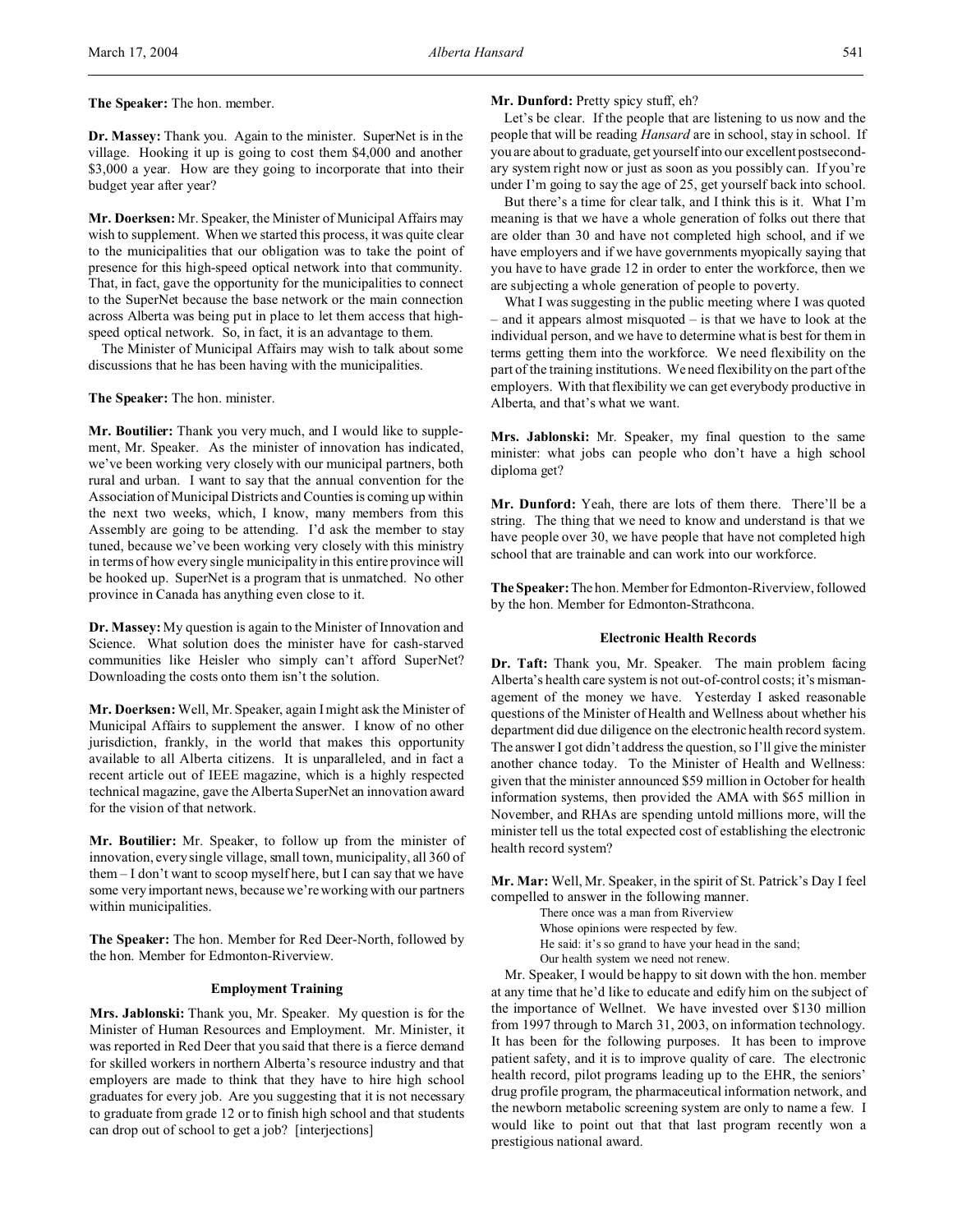Mr. Speaker, \$59 million was allocated to develop the EHR, including its implementation up to 2004. The Department of Health and Wellness is pursuing other sources of funding, including the federal government's program under Canada Health Infoway. So far Wellnet has received \$16 million in funding from CHI, Canada Health Infoway, to implement the pharmaceutical information network.

## *2:30*

**The Speaker:** The hon. member.

**Dr. Taft:** Thank you, Mr. Speaker. Again to the same minister: given the staggering amount of health information generated every day in clinics and labs, in hospitals and doctors' offices, what cost controls are in place to ensure that the costs of the health information system don't soar?

**Mr. Mar:** Mr. Speaker, Albertans can be assured that there are sophisticated financial systems in place and controls within the Department of Health and Wellness including Alberta Wellnet. Also, of course, the Department of Health and Wellness is subject to the financial scrutiny of the Department of Finance, and all of Alberta Wellnet's reporting controls include documentation providing specific details before a project begins. This includes issues of deliverables, milestone dates, details on resources needed to complete the work, and, finally, monthly status reports on the work that's been completed. Alberta Wellnet is audited by the provincial Auditor General. The contracting process adheres to the policies and the procedures set out by Alberta Finance.

**The Speaker:** The hon. member.

**Dr. Taft:** Thank you. Will the minister, instead of waiting for a written question, table for us any cost-benefit analysis that was done to justify spending \$124 million on the new health information system?

**Mr. Mar:** Mr. Speaker, if the hon. member wishes to send me a letter on that, I would be happy to prepare him a written response accordingly.

**The Speaker:** The hon. Member for Edmonton-Strathcona, followed by the hon. Member for Olds-Didsbury-Three Hills.

## **Health Care Reform**

**Dr. Pannu:** Thank you, Mr. Speaker. On January 22, 2004, the Minister of Health and Wellness said loudly and clearly that the government had decided not to accept the Graydon report recommendations because Albertans do not support user-pay schemes. After no doubt being read the riot act, the minister is now falling in line behind the Premier and Steve West in advocating snake oil remedies that will inevitably lead to a two-tiered health care system in this province. My questions are to the Minister of Health and Wellness. Why is the minister championing the very two-tiered health care system that the Graydon report recommends after categorically rejecting the same report's recommendations?

**Mr. Mar:** Mr. Speaker, there is no such report, that I'm aware of, that recommends a two-tiered health care system.

**The Speaker:** The hon. member.

**Dr. Pannu:** Thank you, Mr. Speaker. Why is the government

misleading Albertans with spin about the nonsustainability of the health care system when the minister knows and the government knows from the government's own public accounts that health spending in Alberta has been stable over the last dozen or more years once inflation and population are factored in?

**Mr. Mar:** Mr. Speaker, the sand that is running in the ears of the Member for Edmonton-Riverview seems to be running in the ears of the Member for Edmonton-Strathcona as well.

I refer the hon. member to the report that was tabled earlier this week done by the Conference Board of Canada. This is the most important public policy issue, not just in Alberta but across Canada. There is a remorselessness to the arithmetic that you cannot have health care spending growing at 8, 9, 10, or 11 per cent a year when government revenues are only growing at 2, 3, or 4 per cent a year. Mr. Speaker, that is the remorselessness of the arithmetic.

It matters not whether you're a Conservative in Alberta, an ND in Saskatchewan, a Liberal in British Columbia; this is the reality across Canada. It's the reason why it's the subject matter of important debates currently going on among ministers of health across this country, the reason why first ministers have asked ministers of health and ministers of finance to get together this summer. It's the reason why this is the most important public policy issue that we will deal with in the next 10 years.

It's not just us that are saying it, Mr. Speaker. Premier Lord from New Brunswick would say that on the current cost tracking that we're undergoing right now, the Canadian health care system will not be here in 10 years' time. We are taking active steps to avoid that consequence.

**The Speaker:** The hon. member.

**Dr. Pannu:** Thank you, Mr. Speaker. Among all the provinces of Canada why does Alberta stand alone in advocating the two-tiered approach of the Graydon report, which the minister less than two months ago said would not be accepted by most Albertans?

**Mr. Mar:** Mr. Speaker, this Assembly is filled with people who know what they know, it's filled with people who know that they don't know, but it also has a few members that don't know that they don't know.

#### head: **Recognitions**

**The Speaker:** In 30 seconds I'll call upon the first member.

Hon. members, I have seven hon. members who want to participate in Recognitions today, and I'm not sure that any of the seven are of Irish heritage. Well, if the hon. Member for Edmonton-Highlands is of Irish heritage and if there's something about St. Paddy's Day, you're first.

**Mr. Mason:** It's not about St. Patrick's Day; I'm sorry.

**The Speaker:** You're not Irish?

**Mr. Mason:** Half.

**The Speaker:** Well, that's not good enough.

All right then. Okay. The closest that I can see to an Irishman in the Assembly, the hon. Member for Calgary-Fort.

**Mr. Cao:** Thank you. I'm wearing some green here today.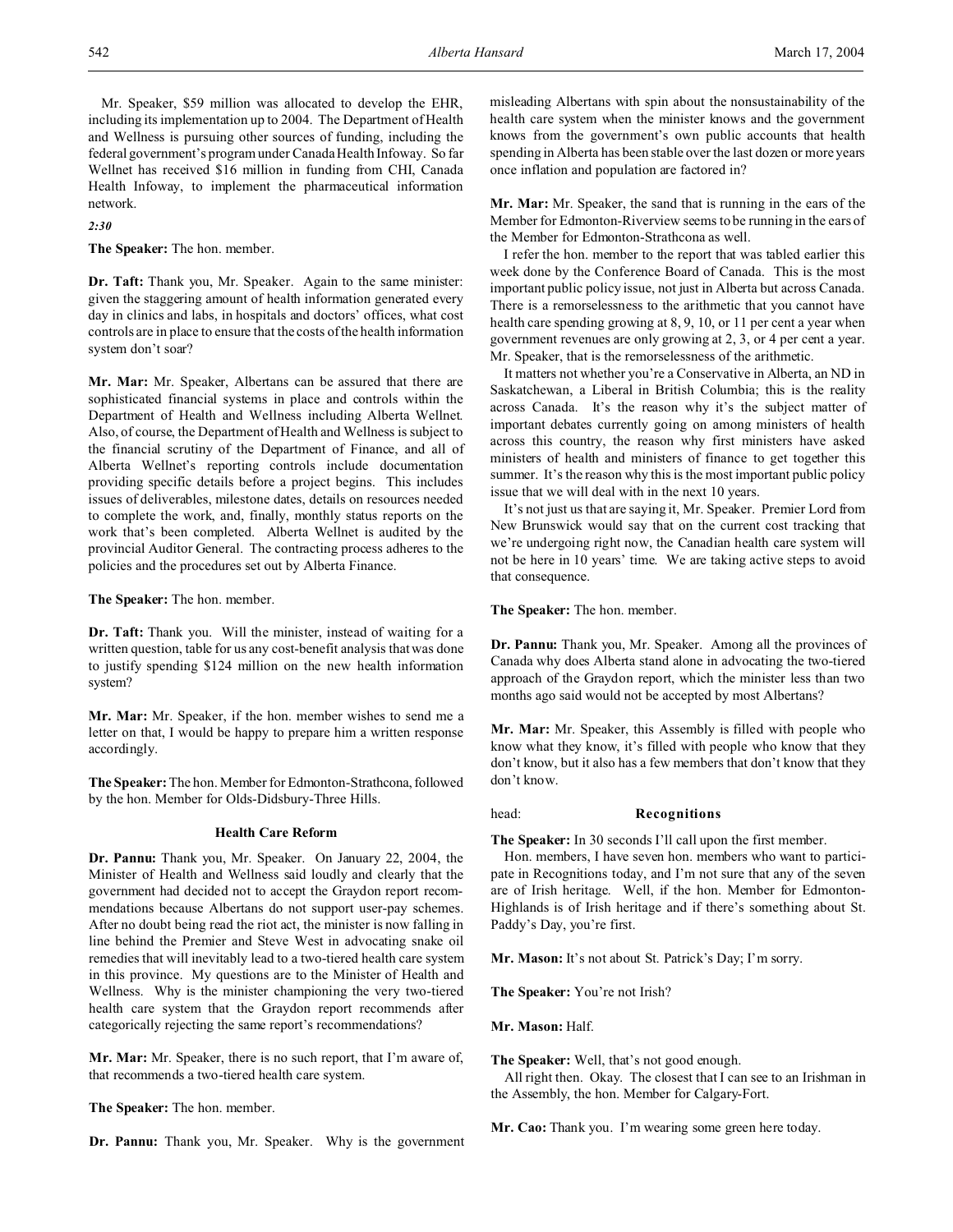# **International Day for the Elimination of Racial Discrimination**

**Mr. Cao:** Mr. Speaker, March 21 is the International Day for the Elimination of Racial Discrimination, proclaimed in 1966 by the United Nations, calling on all nations to redouble their efforts to eliminate all forms of racial discrimination such as xenophobia and related intolerance; discrimination based on culture, nationality, religion, or language; and racism resulting from official doctrines of racial superiority or exclusivity such as ethnic cleansing.

To me, eliminating discrimination must also come from individuals at home. Individuals must reach outside their own ethnic and cultural zones of comfort. I challenge every Albertan, every Canadian to make it their living routine to invite a person of different ethnic and cultural heritage into their own homes.

Mr. Speaker, in Alberta the human rights, citizenship, and multiculturalism law recognizes that

all persons are equal in: dignity, rights and responsibilities without regard to [the protected grounds of] race, religious beliefs, colour, gender, physical disability, mental disability, age, ancestry, place of origin, marital status, source of income or family status.

I feel blessed to live and raise our family in Alberta, in Canada.

**The Speaker:** The hon. Member for Edmonton-Riverview.

#### **U of A Pandas Hockey Team**

**Dr. Taft:** Thank you, Mr. Speaker. On March 14, 2004, the number one ranked University of Alberta Pandas hockey team claimed their third consecutive national championship and fourth in the last five years with a 2-nothing victory over the Ottawa Gee-Gees in Montreal, Quebec. The Pandas got two goals from CIS player of the year Danielle Bourgeois for the second consecutive game as Alberta dominated the game throughout, outshooting Ottawa 28 to 5 through two periods and 49-11 overall. CIS coach of the year Howie Draper suggested that March 14 culminated a stunning season for the Pandas, who ran their undefeated streak against CIS opponents to an unbelievable 81 games.

Congratulations to the U of A Pandas hockey team.

**The Speaker:** The hon. Member for Edmonton-Glenora.

#### **Alberta Rocky Mountain Parks**

**Mr. Hutton:** Thank you very much, Mr. Speaker. Today I stand to recognize the Alberta Rocky Mountains. Recently Alberta Rocky Mountain parks were acknowledged as a premier world destination for sustainable tourism. National Geographic surveyed 200 specialists in sustainable tourism, destination stewardship, and related fields, and the results reported in the March 2004 issue of *National Geographic Traveler* ranked Alberta's Rocky Mountains sixth out of 115 locations around the world. It is notable that Alberta's parks ranked ahead of the Bavarian Alps, the alpine regions of Switzerland, and even my Scottish highlands.

Mr. Speaker, I congratulate the tourism operators in Banff, Jasper, and Lake Louise on their excellent work to earn this tremendous recognition.

Thank you, Mr. Speaker.

**The Speaker:** The hon. Member for Calgary-East.

#### *2:40* **Art Smith**

**Mr. Amery:** Thank you, Mr. Speaker. On February 19 of this year the hon. Minister of Seniors and myself attended the grand opening of a transitional residence in my constituency that will provide a safe and comfortable home to eight people requiring housing assistance. This project was the result of a partnership among Horizon Homes, the community facility enhancement program, Calgary Homeless Foundation, Alberta Seniors' homelessness initiatives, and Human Resources Canada.

This house, Mr. Speaker, was dedicated to an outstanding Canadian who devoted most of his life to serving his fellow citizens as an alderman, a member of this Assembly, a Member of Parliament. In 1998 he founded the Calgary Homeless Foundation. This gentleman is the hon. Art Smith. I would like to ask all of my colleagues to recognize Art Smith for his commitment and dedication to those most in need.

**The Speaker:** The hon. Member for Drayton Valley-Calmar.

# **Alberta Schools' Athletic Association Curling Championship**

**Rev. Abbott:** Thank you, Mr. Speaker. It is my pleasure to recognize the girls, boys, and mixed division winners and all of the teams who competed in this year's Alberta Schools' Athletic Association provincial curling championships, which took place in Drayton Valley this month. The winning rinks included in the mixed division Beaumont composite high school, in the girls' division Stony Plain's Memorial composite school, and in the boys' division Lamont high school. As well, Frank Maddock high school, the host team from Drayton Valley, finished third in the mixed division.

Mr. Speaker, curling is a sport that captivates the Canadian imagination. Everyone knows great competitors like Alberta's own world champions Randy Ferbey and Kevin Martin as well as Canadian champions such as Colleen Jones and Sandra Schmirler.

It is at high school competitions where the next Alberta champion and the next Brier, Scott, and world champion makes his or her mark. It's also at these competitions where new friendships are forged, many of whom will continue to compete against each other as they move up the curling ranks.

Finally, Mr. Speaker, let me say a huge congratulations to all of the volunteers from Frank Maddock high school and the Drayton Valley community. Many students, staff, and volunteers worked very hard to make the Alberta provincial high school curling championships a huge success, and each volunteer deserves a warm round of applause.

Thank you.

**The Speaker:** The hon. Member for Red Deer-North.

#### **Great Kids Awards**

**Mrs. Jablonski:** Thank you, Mr. Speaker. On Sunday, March 14, 2004, the Premier, the Minister of Children's Services, and Mrs. Colleen Klein presented 16 children and youth with the Great Kids award. These young people between the ages of five and 18 have made great contributions to their communities, their schools, and their families. From collecting books for children to raising \$76,000 for cancer research, these Great Kids have already made a difference in this world.

With thanks to the corporate sponsors each Great Kid will receive a computer from IBM, an education bursary from TransCanada, accommodation at Fantasyland Hotel, and attraction passes to West Edmonton Mall.

Mr. Speaker, the 16 Great Kids that were selected from 257 outstanding nominations are Jazlyn Wiebe, Sherwood Park; Helen Cashman, Edmonton; Mikyla Sherlow, Jasper; Keiran Sawatzky,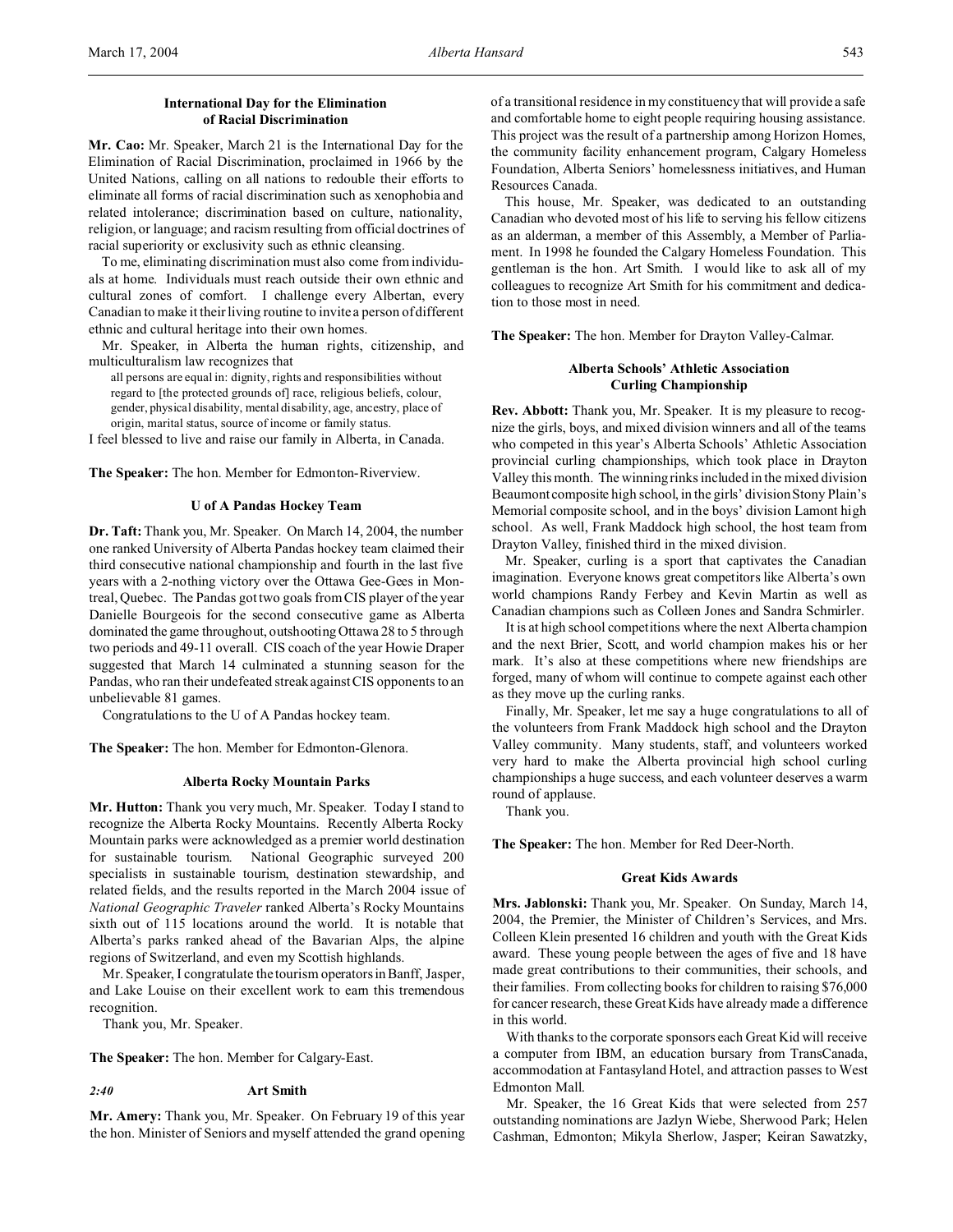I ask that all members of this Legislature join me in congratulating Alberta's Great Kids 2004.

**The Speaker:** The hon. Member for Edmonton-Highlands.

### **Tooker Gomberg**

**Mr. Mason:** Thank you very much, Mr. Speaker. On March 4 Albertans lost a true champion for social justice and the environment. With the passing of Tooker Gomberg we have lost a formidable environmental advocate and a visionary activist who inspired many. No one walked the talk like Tooker. It takes a unique personality to do so in everyday life and far more so to do so in political life. He was a straight talker who always told us what he thought we needed to hear even if it wasn't what we wanted to hear.

Tooker saw the environment as necessary to the world's life and to our own. He placed huge value on that life. He didn't only want to preserve our natural environment; he wanted it to thrive. In trying always to think of better ways to do things, his uncompromising approach sometimes led to strong opposition, but his values never wavered. Tooker took on the toughest job of them all: trying to change the world.

Losing Tooker is a loss for me, for our province, and for all Canadians. In fact, it's a loss for our planet. I would like to express my condolences to his wife, Angela, and to his family.

## head: **Presenting Petitions**

**The Speaker:** The hon. Member for Edmonton-Highlands.

**Mr. Mason:** Thank you very much, Mr. Speaker. I am presenting a petition signed by 137 Albertans petitioning the Legislative Assembly to urge the government of Alberta "to return to a regulated electricity system, reduce power bills and develop a program to assist Albertans in improving energy efficiency."

head: **Notices of Motions**

**The Speaker:** The hon. Member for Calgary-Shaw.

**Mrs. Ady:** Thank you, Mr. Speaker. I would like to give oral notice that the following bill will be introduced on Thursday, March 18, 2004: Pr. 1, St. Mary's College Amendment Act, 2004.

**Mr. Bonner:** Mr. Speaker, I would like to give oral notice that the following bill will be introduced on Thursday, March 18, 2004: Pr. 2, Sisters of Charity of St. Louis of Medicine Hat Statutes Repeal Act.

Thank you.

**The Speaker:** The hon. Member for Olds-Didsbury-Three Hills.

**Mr. Marz:** Thank you, Mr. Speaker. I'd like to give oral notice that the following bill will be introduced on Thursday, March 18, 2004: Pr. 3, Living Faith Bible College Act.

## head: **Tabling Returns and Reports**

**The Speaker:** The hon. Minister of Revenue.

**Mr. Melchin:** Thank you, Mr. Speaker. I rise today to table the requisite number of copies of two reports. The first one is the 2002- 2003 annual report of the Alberta Securities Commission.

The second is the first report of Alberta Revenue, the 2002-2003 annual report.

**The Speaker:** The hon. Member for Wainwright.

**Mr. Griffiths:** Thank you, Mr. Speaker. I rise today to table the appropriate number of copies of two letters from the Alberta Urban Municipalities Association expressing support for Motion 501, which called for the gradual elimination of the education portion of property taxes.

**The Speaker:** The hon. Member for Edmonton-Highlands.

**Mr. Mason:** Thank you, Mr. Speaker. I have two tablings today. I'm tabling five copies of a letter dated March 16, 2004, from the Auditor General to me saying that he will not be able to follow the BSE compensation money.

Secondly, I am tabling five copies of a document called Key Messages: NDs Public Accounts Motion from the Public Affairs Bureau in the agriculture department advising negative remarks with respect to the New Democrat caucus.

**The Speaker:** The hon. Member from Edmonton-Glenora.

**Mr. Hutton:** Thank you, Mr. Speaker. I am tabling the appropriate number of copies of the National Geographic Traveler Destination Scorecard that I mentioned in my recognition.

Thank you, Mr. Speaker.

**Mrs. McClellan:** Mr. Speaker, I'm pleased to file today with the Assembly copies of the report Rural Alberta: Land of Opportunity, the MLA steering committee report on rural development. Early this afternoon with coauthors, the members for Innisfail-Sylvan Lake and Wainwright, in attendance the report was released. Copies of the release are filed.

Mr. Speaker, we know that a strong rural Alberta is essential to the economy, culture, and environment of this province. Alberta will lead the way in finding solutions for our rural areas, and this report from the communities will help us find those solutions. Thank you.

**The Speaker:** The hon. Member for Edmonton-Gold Bar.

**Mr. MacDonald:** Thank you very much, Mr. Speaker. I would like to table on behalf of the Official Opposition our policy: public insurance which is fair, affordable, and accessible.

Thank you.

**The Speaker:** The hon. Member for Edmonton-Highlands on a point of order.

## **Point of Order Parliamentary Language**

**Mr. Mason:** Thank you very much, Mr. Speaker. I would refer you to the list of expressions which are considered unparliamentary, and it included statements made by the Premier today in question period that the hon. Member for Edmonton-Gold Bar was deliberately misleading the public and the Assembly on certain matters in his question. In the expressions ruled unparliamentary by Speakers and chairmen of the Alberta Legislative Assembly, on page 9 it says that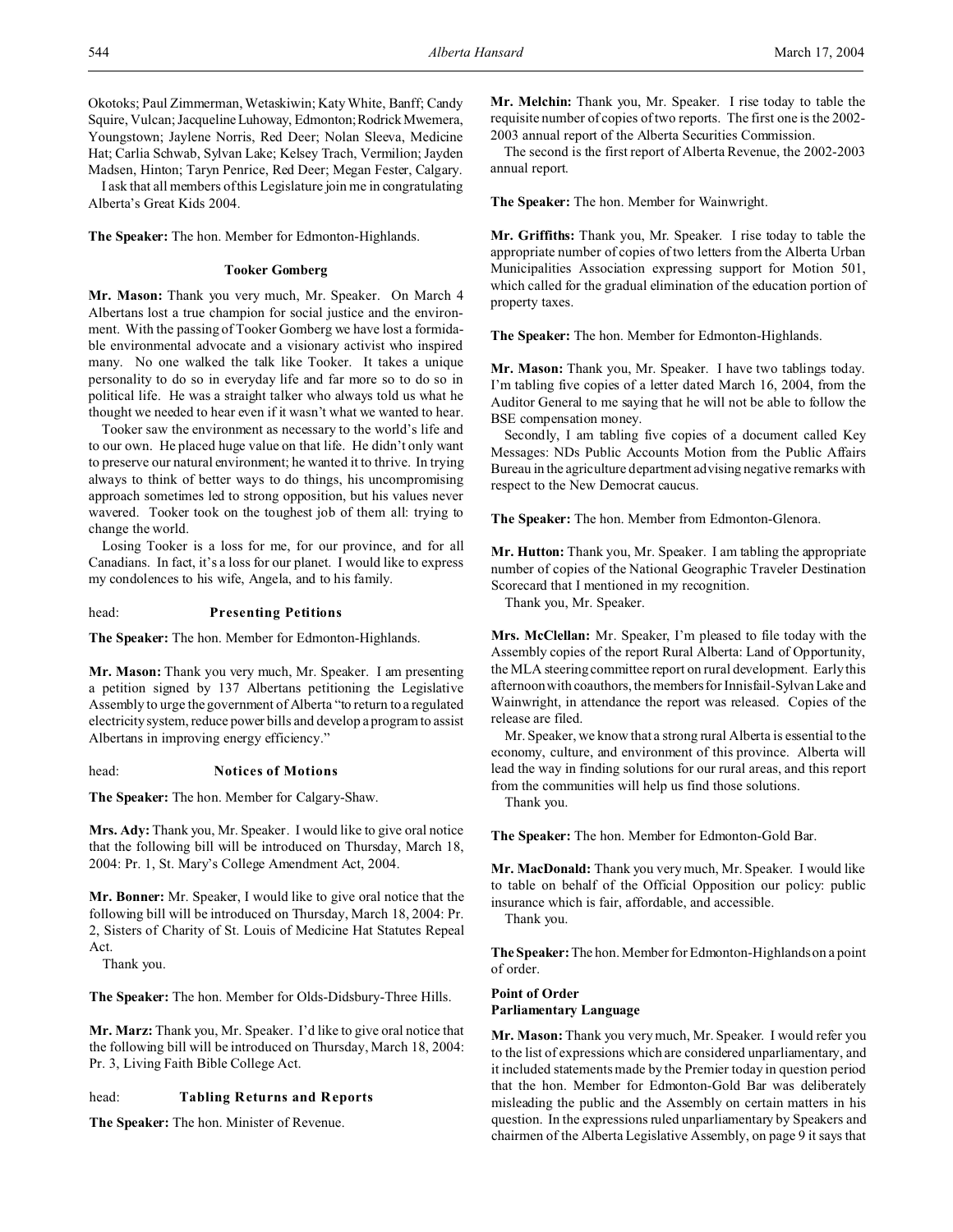mislead deliberately or deliberately meant to mislead the House and misleading intentionally were ruled to be unparliamentary.

I would request that the hon. Premier withdraw the remarks and apologize to the House.

*2:50*

**The Speaker:** The hon. Government House Leader on this point of order.

**Mr. Hancock:** Thank you, Mr. Speaker. Certainly, one of the things which we must aspire to in this House is to use parliamentary language at all times and to treat each other with the utmost respect. There are, in fact, in *Beauchesne's* pages and pages of words that have been used in houses of parliament which have been either ruled to be in certain circumstances allowable and parliamentary and in other circumstances to be ruled out of order.

The measure of whether a word or use of words or context of words is parliamentary or not parliamentary, of course, comes out of *Beauchesne's* 491.

The Speaker has consistently ruled that language used in the House should be temperate and worthy of the place in which it is spoken. No language is, by virtue of any list, acceptable or unacceptable. A word which is parliamentary in one context may cause disorder in another context, and therefore be unparliamentary.

Mr. Speaker, I of course, knowing full well that you've meant us to memorize your memo of February 12 and attachments, would refer to page 2, where again you deal with the question of unparliamentary language: "The Speaker takes into account the tone, manner and intention of . . . the person to whom the words were directed; the degree of provocation; and most importantly, whether or not the remarks created disorder in the Chamber."

So it's clear that in terms of language spoken in the House and words used in the House, the question really is: have they created disorder? That seems to be the common theme in both of them: "May cause disorder in another context, and therefore be unparliamentary" according to *Beauchesne's* or "whether or not the remarks created disorder in the Chamber" in the context of your own remarks in your memo.

Clearly, first and foremost, the member to whom the response from the hon. Premier was directed made no comment, raised no issue with respect to the question of whether or not it was unparliamentary. Members of his own caucus didn't raise any objection, and in fact as I recall the circumstances at the time, it was one of the quieter times in the House. So disorder was clearly not provoked by use of the word.

Then to go further, of course in the 11th question in the House this afternoon the leader of the third party used the word "misleading" himself in the context of his question. [interjections]

**The Speaker:** The hon. Government House Leader has the floor.

**Mr. Hancock:** The question of whether one can use the word "misleading" in the context of debate in the House or in answering questions in the House in this context, whether one can use even the term "deliberately misleading" clearly has to come from the context. In the context in which it was being used and in answer to the question where the Member for Edmonton-Gold Bar had used certain information but had left out certain other information, the words "misleading" and "deliberately misleading" apply to the description of what was actually happening and, in fact, caused no uproar in the House. As I recall and I think other members recall, it was a very quiet time in the House. The only person who jumped up somewhat belatedly was the Member for Edmonton-Highlands.

So, Mr. Speaker, I would request that you take into account the

context of the question and the answer, the context of the word used, the context that "misleading" has been determined both parliamentary and unparliamentary, the fact that subsequent to that you clearly admonished the House to utilize parliamentary language, and, I think, the fact that the hon. Member for Edmonton-Strathcona thereafter used the word "misleading." Surely he took it to mean that that was not something which had caused such a degree of uproar in the House as to be unparliamentary.

I think we have a clear understanding of what happened and what ought to happen in the future, and we should leave it there.

**The Speaker:** The hon. Opposition House Leader.

**Ms Blakeman:** Thank you very much, Mr. Speaker. Well, there have been some interesting points raised, and if I may be allowed to join in the debate that is occurring right now over the comments, I too would also refer to the document provided by the Speaker on February 12, 2004.

The Government House Leader refers to something on page 2, but when I actually look through those phrases which the Speaker has asked us to please have a look at – in fact, we are cautioned to be careful in their use – in fact, "mislead" is quite clearly spelled out a number of times, whether you wish to take it in the context of continue to mislead, mislead the House, deliberately mislead the House, deliberately meant to mislead the House. There are three different citations there, three different examples. A "deliberate attempt to" mislead the people, "misleading": four different examples of that. A "misleading statement," "misleading the Assembly," misleading the House, misleading Albertans: there are half a dozen examples of where that was not acceptable. "Misleading information," intentionally misleading.

I think it's quite clear based on the document the Speaker provided that he intended that we understand that the word "mislead" in any of its many possible combinations was not a word that was particularly considered parliamentary in this Assembly.

An interesting point raised by the Government House Leader seems to be trying to establish precedent, saying that if the member who it could be argued had the insult upon them doesn't raise the point of order, somehow that's not worthy of being considered for comment or for citation. I would argue that any member of the Assembly has the right, indeed the responsibility to rise in the House if they feel that decorum is being breached, that there is unparliamentary behaviour taking place in the House, or even that the tone that we're all working on is being deliberately lowered in the House. I would think it incumbent upon any member of the Assembly to rise and to bring that to the attention of the Speaker and, in fact, to ask for the House to be brought to order.

I would also argue against the Government House Leader's assertion that an uproar needs to be demonstrated in order for the words to be considered unparliamentary. I don't believe that's the case at all. I think, again, that the whole tone of the House can be lowered if comments are made repeatedly and left to go unchallenged. I don't think that there needs to be people rising up in arms or taking to arms for something to be pointed out to the Speaker and brought before this Assembly as being unparliamentary, unprofessional, and frankly disrespectful.

Those few comments I may offer up mostly in response to those raised by the Government House Leader. Thank you very much, Mr. Speaker.

**The Speaker:** Hon. members, I want to make this very clear at the outset. Question period and the functioning of question period I really truly believe should have the fewest possible interventions by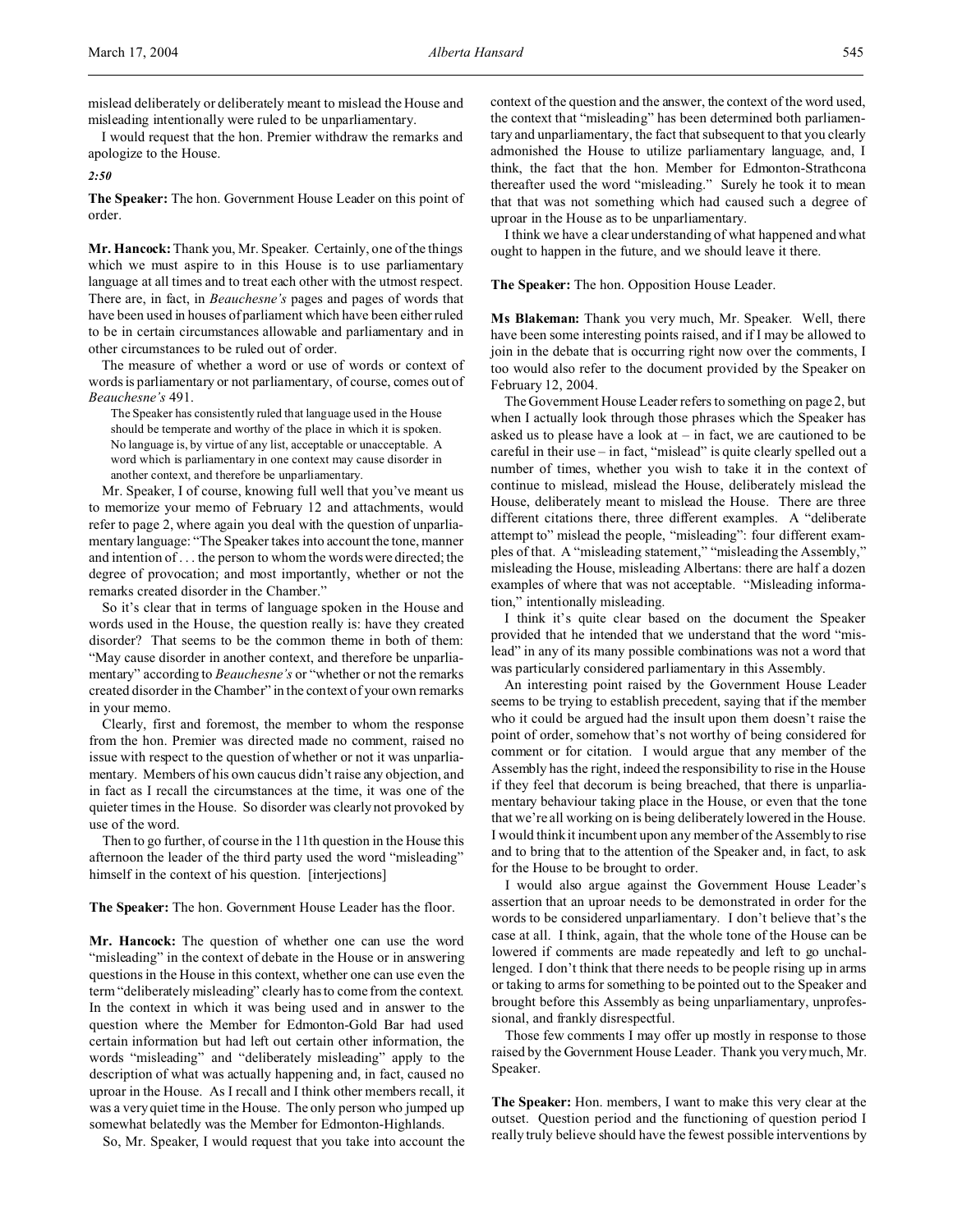Now, here today we have a point of order. First of all, let me make it very, very clear that any member has the right to rise when they feel that unprincipled parliamentary conduct is underway in the Assembly. That is not only their right; more importantly, it is their responsibility to do that. So just because a particular member does not, does not mean that there isn't an opportunity for others to do it.

## *3:00*

In the case of what we're dealing with today in the point of order from the hon. Member for Edmonton-Highlands, basically it has to do with language. Well, here is what was said, and I quote directly from *Hansard.* This is part of the response given by the hon. Member for Calgary-Elbow, who happens to be the president of Executive Council, who happens to be the Premier of the province of Alberta.

What the hon. member fails to point out – and purposely fails, because it is their intention to mislead and misrepresent. But what he intentionally – intentionally – fails to point out is that 37 per cent of those complaints to the consumer advocate were on natural gas bills, had nothing to do whatsoever with electricity. Now, Mr. Speaker, he intentionally left that out of his preamble because intentionally he wants to mislead and misrepresent the case to Albertans.

Now, we have documents, that we have circulated in the past, from me about when it is unparliamentary to use such phrases, such words, and what have you, and they have been quoted too. I need not go through them again because I've dealt with them in *Hansard* before, but clearly anything like "mislead," "misleading," "misleading statement," "misinformation," "intentionally" had been ruled unparliamentary. The document I've circulated before gives you the time, the dates when the interventions were. I also provided to all hon. members occasions and dates when such words as "misleading," "misleading statements," "misleading the House," "misled," "misrepresentation" were ruled not unparliamentary. That is part of the dilemma, and that is part of the difficulty in hearing some of the arguments.

What is not part of the difficulty in understanding this, however, is the intent of accusing someone else of uttering a deliberate falsehood, and that is unparliamentary. That is not a debatable point, and there is no context. The member stands up. There are opportunities for members to have different views, different opinions, and that's part of what debate is all about. To suggest that another member is dishonest is not an appropriate policy for any member in this particular House.

One can deal with a whole series of authorities and go from *Erskine May*, the 22nd edition, page 387, *Marleau and Montpetit,* page 525, and *Beauchesne's* sixth edition, section 492, listing the words that I've provided, listing the words *Beauchesne* has in it, and on and on and on. Then we can go to our own Standing Orders  $23(h)$ , (i), and (j).

Members should simply not accuse other members of being less than honest. This is a place of integrity. It should be a place of integrity. Members can have different views on certain things. We have led ourselves to believe, in fact, that we can hear one statement that says it's this and another statement that says it's that, and we know what the statement really is. But we've been conditioned to believe in the integrity of members, that when they speak, they speak with integrity.

So I don't like what happened here today at all, and I don't think that it keeps with the tradition at all. I did make two interventions in the Assembly when this was done. I'm concluding that this is a point of order. It's a recognized and a legitimate point of order. I did make some comments to the Member for Calgary-Elbow about tempered language in the House before.

Now, the other day I ruled on a point of order against the hon. Member for Edmonton-Gold Bar, and a number of members sent me notes and said: well, you ruled on a point of order against the hon. Member for Edmonton-Gold Bar, but you didn't make him apologize. I said: well, I think that I used enough language in giving the ruling that that probably wasn't required.

I'm going to maintain the same policy with respect to this matter today in the case of this particular point of order because it is tainted by one other thing that is true. The hon. Member for Edmonton-Strathcona in his second question in his set used similar language. You know, what's good for the pot should be good for the kettle or something to that effect, whatever the heck it is. But the point of all of this is that we can all be better than we are at some time, and I encourage all of us to please remember that.

There are a lot of young people up here today. Certain people are going to get e-mails and memos and letters from people across the province who saw question period again, and they're going to be making accusations against hon. members who utter disrespectful statements. They often send me copies. My list is getting pretty thick, in fact. Pretty thick.

head: **Orders of the Day**

#### head: **Government Bills and Orders Committee of the Whole**

[Mr. Shariff in the chair]

**The Deputy Chair:** Hon. members, we'll call the committee to order.

# **Bill 17 Agricultural Operation Practices Amendment Act, 2004**

**The Deputy Chair:** Are there any comments, questions, or amendments to be offered with respect to this bill? The hon. Member for Leduc.

**Mr. Klapstein:** Thank you, Mr. Chairman. I'm pleased to rise once again to speak to Bill 17, the Agricultural Operation Practices Amendment Act. After second reading of this bill I was pleased to hear that there was general support for the amendments, and I appreciate the comments that were made. This gives me further confidence in the fact that these amendments will provide further clarity for the Natural Resources Conservation Board, which administers confined feeding operations in Alberta, for the livestock industry, and for other stakeholders. I am confident that these amendments provide the clarity needed by all stakeholders as they are based on consultations with them last year.

I would like to respond to the questions and comments that some hon. members raised during second reading to clarify the intent of the proposed amendments. As I have stated on many occasions, further clarity is what these amendments are all about.

I agree with the comments from the hon. Member for Olds-Didsbury-Three Hills that prior to the amendments to AOPA in January of 2002 there was a patchwork of municipal land-use bylaws and rules across the province related to confined feeding operations. This patchwork and uncertainty caused many problems within neighbourhoods and between neighbours. I would like to thank the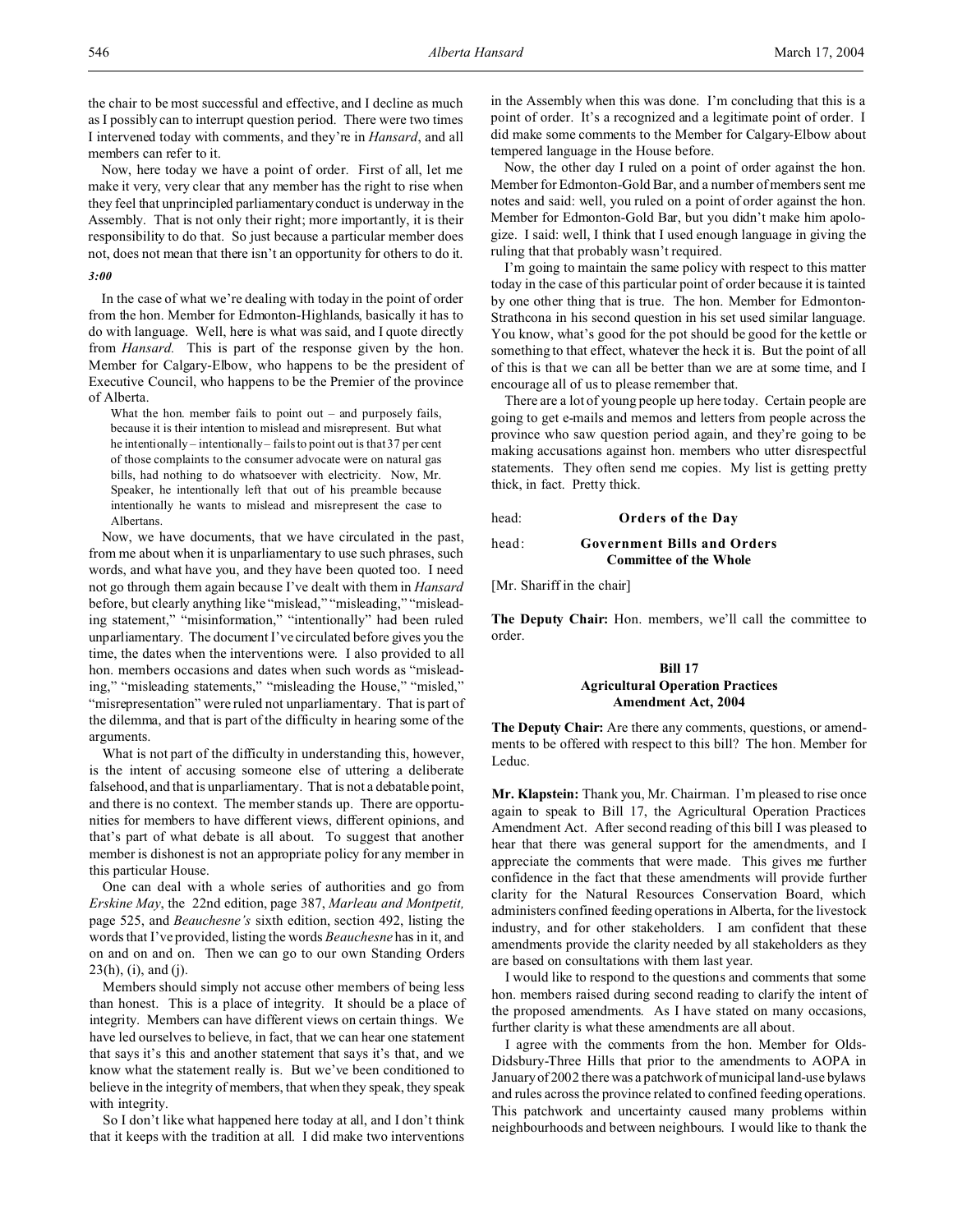hon. member for his comments that since the NRCB was given responsibility for regulating CFOs in Alberta, there is more consistency across the province, and the standards for these operations will allow the livestock industry to move forward in a responsible manner.

Further to my original response last Thursday the NRCB is being given further discretion to determine the minimum distance separation from an existing residence when an operation is applying to expand. The amendments are intended to give the NRCB the ability to look at the specific circumstances surrounding the proposed expansion and make a decision based on the facts of the matter and common sense or judgment.

As I mentioned in my response last week, the site-specific topography, prevailing winds, and other factors need to be part of the decision on appropriate MDS rather than an inflexible line on a map. As the hon. member knows, the NRCB has been given a lot of discretion in administering AOPA to make the right decisions based on the unique situations surrounding each operation. We need to continue to trust that they will make the right decisions.

Over the past two years the Minister of Agriculture, Food and Rural Development has established two practice review committees. One of these committees has completed its review, and the other is ongoing. In regard to the member's concern with giving the minister more discretion to deny the establishment of a practice review committee, this discretion is limited in that it only gives her additional discretion to deny a request if a practice review committee has already dealt with the issue or if the request does not have merit or the NRCB is already dealing with the concern.

#### *3:10*

We do not want to re-create the tactics that some opponents used in the past by requiring the CFO operator to spend considerable time and money defending an unsubstantiated claim. For that reason I would also not support the suggestion of a refundable deposit. The establishment of a committee should be based on the merit of the request, not the ability of someone to force an operator to defend an allocation because someone is prepared to lose a small deposit.

The hon. member also expressed concerns with removing the affected-party status from neighbours of lands on which manure from the operation is intended to go. From our experience over the past two years these manure spreading lands often change, in some cases the day after the application is approved. As well, manure application usually only occurs once or twice a year, and in some cases manure is not applied on the same land for several years.

As I mentioned during second reading, we'll be adding more stringent restrictions to the regulations with how close to a residence or public building like a community hall you can spread manure if it is not incorporated. The example that the hon. member used of manure being spread across the road and hitting cars is an issue of improper manure spreading. It is not an issue of a neighbour not being an affected party. The NRCB currently has authority through AOPA to deal with problems of the improper application of manure.

As well, proposed amendments to AOPA will give affected-party status to neighbours of new and expanding registration-sized operations. These are smaller operations. Previously this status was limited to the municipality and the applicant.

I thank the hon. member for his support in changing the term for short-term storage of manure from six to seven months. This will help avoid the need for the spreading of manure on frozen or snowcovered ground. The regulations deal with the spreading of manure on snow or frozen ground. I am proposing that operations that have nine months of permanent manure storage not be allowed to spread manure on snow or frozen ground without the NRCB approving a

manure handling plan. There are unique circumstances, such as prevention of wind erosion in southern Alberta, that may benefit from a winter application of manure.

As far as the NRCB having discretion to not require nine months of permanent storage, as I mentioned during second reading, the NRCB would have to approve a manure handling plan that identified why nine months of permanent storage would not be required. The example that I used was selling manure to a mushroom grower so that he would not need to store manure on his own operation. If the situation changed and the operator needed to store manure on his operation, they would be required to have adequate storage.

Regarding the hon. member's comments about the use of manure as a soil amendment for saline soils, a recent study completed by Alberta Agriculture showed that saline levels in soil would only be increased with large additions of manure being applied on a continual basis. These application rates would far exceed the limit specified in AOPA. The use of manure to improve the organic matter and structure of these soils is meant to encourage plant growth and improve these soils. A management plan would be required by the NRCB to ensure that application did not create a risk to the environment.

Regarding the concerns raised by the hon. Member for Edmonton-Glengarry, the minister will determine the merit of an application when considering the establishment of a practice review committee based on the facts included in the request. The determination of what is a minor alteration to an existing building or structure that will not require notification of neighbours will be at the discretion of the approval officer. This discretion will be limited to those minor modifications that will result in improvements or minimal change in the risk to the environment or disturbance from the operation. Any increase in the capacity of the operation to house animals is not considered a minor change. An example would be a change to a manure storage lagoon from top to bottom loading, which would reduce odour.

Regarding the hon. member's concerns with approval officers not being bound by all provisions that municipalities include in their municipal development plan, the original intent of AOPA was to encourage municipalities to identify where they did not want CFOs to be located. Approval officers will continue to be bound by these provisions. However, some municipalities have started to include technical requirements in their municipal development plans that are over and above or contrary to the provisions of AOPA. Previously an approval officer had to automatically deny an application simply because these provisions were included in the plan. This would require an appeal to the NRCB by the applicant, creating unnecessary costs and delays. Again, this is a clarification of the original intent of AOPA amendments two years ago.

There are many issues that have to be evaluated and dealt with in considering establishing or expanding a CFO, just like the establishment or expansion of an operation in any other industry. It would not be prudent to deal with one issue at a time as in most cases they are linked to others and, therefore, need to be addressed collectively in order to make the best decision.

 I appreciate the hon. member's support for the proposed emergency order provisions. It is also encouraging to hear that the environmental groups we consulted with through our process last year support the direction we are taking regarding the definition of a CFO.

Regarding the comments made by the hon. Member for Edmonton-Mill Woods, I certainly agree that the environmental principles of AOPA are sound. One of the fundamentals of AOPA continues to be that the neighbours of these operations are protected and their well-being considered when these operations are estab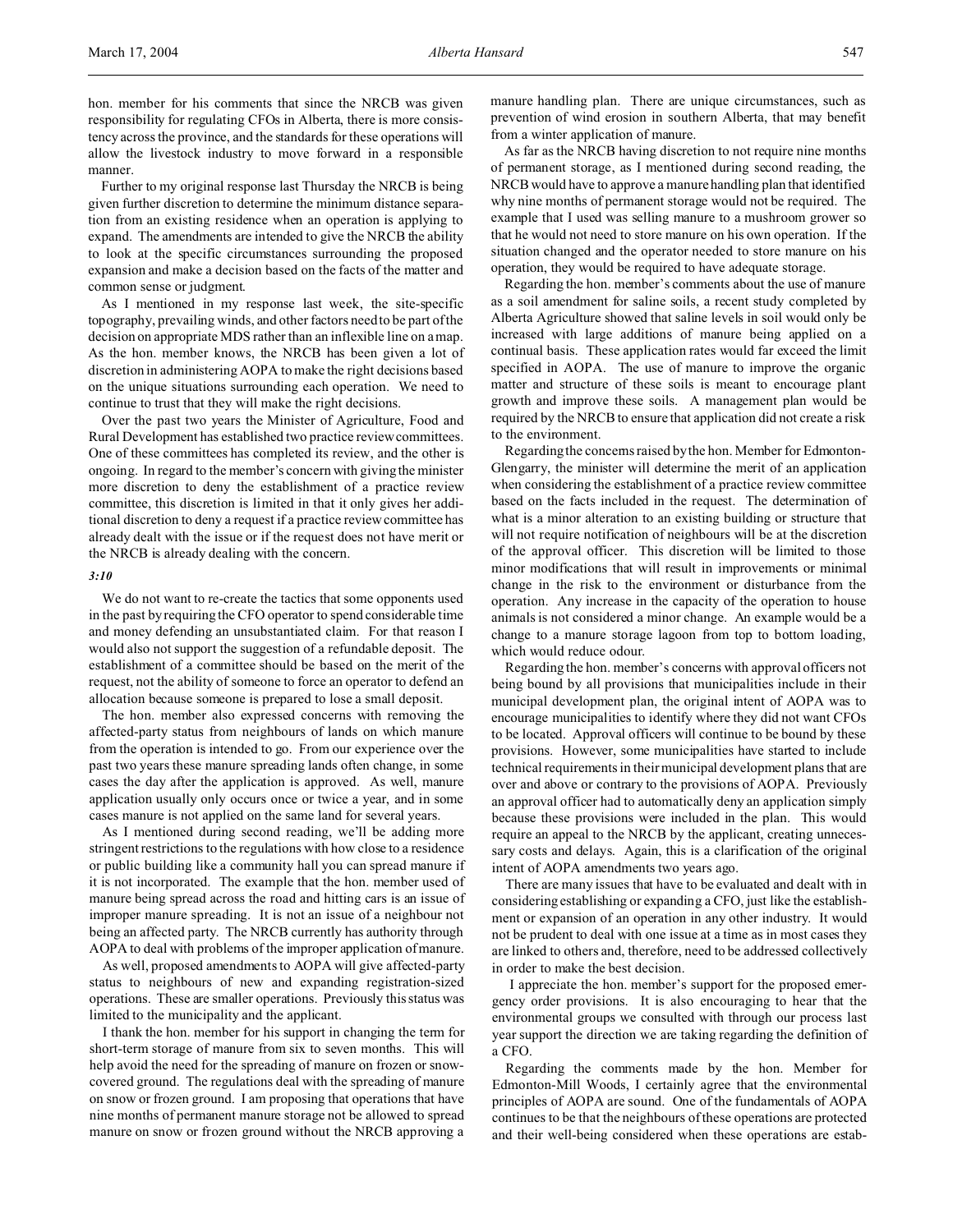lished or expanded. The main purpose of the minimum distance separation in AOPA is to provide some distance between these operations and their neighbours to reduce their impact. These distances increase as the number of animals on the operation increases. The NRCB works closely with the regional health authorities when considering an application for a new or an expanding CFO.

Regarding the comments made by the hon. Member for Edmonton-Strathcona, the intentions of these amendments are not to relax standards in the legislation. Although AOPA does not require existing operations to meet all the standards in AOPA, if these operations are causing a risk to the environment or an inappropriate disturbance, the NRCB can require them to fix the problem. The same principle applies when the building code changes. The province does not require all homeowners in the province to upgrade their homes to the new standard. This principle also applies to operations that were previously approved through the municipal development permit process.

There is certainly intent to look at the specific circumstances surrounding a CFO and balance the needs of the operation, protect the environment, and minimize the impact on neighbours. There are no provisions in AOPA or in the proposed amendments that allow the NRCB to override the Public Health Act. As I mentioned a moment ago, the NRCB works closely with the regional health authorities.

In regard to the questions from the hon. Member for Edmonton-Gold Bar two examples of size of operations that would produce 500 tonnes of manure per year are a 35-sow farrow-to-finish operation or a 21-head herd of dairy cows. In AOPA manure also includes associated bedding and feed spillage. As one can see, these are very small operations.

Regarding the hon. member's concerns with amendments to allow neighbours of CFOs to waive the requirements for MDS, experience has shown us over the past two years that an operation could not expand because a neighbour was within the MDS, even though they supported the expansion of the operation. This amendment would allow these supporters to waive the requirement and allow the operation to expand.

Mr. Chairman, this government recognizes that by making these changes to the Agricultural Operation Practices Act, the original intent of the legislation will be clarified for all those concerned: confined feeding operators, municipalities, the public, and the Natural Resources Conservation Board, which administers the act. Passing Bill 17 will clarify a number of technical and policy changes that were brought up in a review of the act during the stakeholder consultation last year. The amendments enhance the province's ability to deal with nuisances such as odour, noise, dust, smoke, or other disturbances resulting from an agricultural operation. They also continue to provide producers and other stakeholders with a one-window process for siting of new or expanding confined feeding operations.

With those comments, Mr. Chair, I will conclude by encouraging all members of this Assembly to support this bill. Thank you.

**The Deputy Chair:** The hon. Member for Edmonton-Ellerslie.

# *3:20*

**Ms Carlson:** Thank you, Mr. Chairman. I'm pleased to have an opportunity to speak to Bill 17, the Agricultural Operation Practices Amendment Act, 2004. We've been waiting for this piece of legislation for quite a long time. Over the years that I've been in this House, I've had the opportunity to visit many intensive livestock operations and hear about their concerns and visit many of the communities that they reside in and hear about those concerns.

So we've been looking forward to some of the necessary amendments. For the most part this bill addresses the easy ones; let me put it that way, Mr. Chairman. What we see it not addressing are the health impact assessments that we expected to be in this legislation. I don't see any serious addressing of environmental concerns. What we don't see here, I don't think, is help for area farmers surrounding the operations considered to be directly affected persons. Well, the health impact and the environmental impacts are very important issues to be dealt with, but what is most pressing to people who live in these communities is the decision of who is and who is not directly affected because, of course, there are some real impacts for people who live in these areas in terms of smell and quality of life.

So with that, Mr. Chairman, I'll be introducing an amendment that deals with that particular concern.

**The Deputy Chair:** Hon. member, you may proceed now. We shall refer to this as amendment A1.

**Ms Carlson:** Thank you. As members can see before them, what this amendment does is amend section 12 in the proposed section  $21(a)$  by striking out "of  $\frac{1}{2}$  mile or the minimum distance separation, as determined in the regulations," and substituting "2 miles."

So if you were to go to page 8 in the bill and take a look at point 12, section 21 is amending what is now designated to be an appropriate area to deem people to be directly affected. It says by adding

and in the case of an application for a registration or an amendment of a registration must notify the owners or occupants of land within the greater of  $\frac{1}{2}$  mile or the minimum distance separation, as determined in accordance with the regulations, of the parcel of land on which the confined feeding operation is located or is to be located

before "within the time period."

For anyone who's visited these areas, you can clearly see that a half a mile is not enough space, that people farther away than half a mile are significantly directly affected by the confined feeding operations, particularly by smell and by the impact on their road system of the trucks travelling back and forth, also the impact when manure is spread, whether it's composted or spread as a liquid. For anyone upwind or downwind of these particular locations it can have a significant impact. There's no doubt that at certain times of the year the last thing you'd be doing if you were within even a two-mile radius of a confined feeding operation is having a barbeque on the outside patio of your home because the smell is such that it will certainly put you off your food and impacts everything in your life, including the smell being pervasive and getting in your clothing.

We're saying that as laid out in this legislation a half a mile is just not enough space. Certainly, people at a further distance than that are directly affected, and we've chosen two miles because that seems to be a reasonable compromise. We know that in some of the areas I visited, people feel that they are directly affected within a five- or 10-mile radius. All this is asking for is to expand that particular distance so that more people can have some say, pro or con, on any changes in the area.

So with that, Mr. Chairman, I'll cede the floor to anyone else who wants to comment on this amendment.

**The Deputy Chair:** The hon. Member for Lethbridge-East.

**Dr. Nicol:** Thank you, Mr. Chairman. I rise to speak in favour of the amendment. This is basically an amendment that is going to in some ways achieve some of the things that were requested in the rural development strategy that was released today by the government, in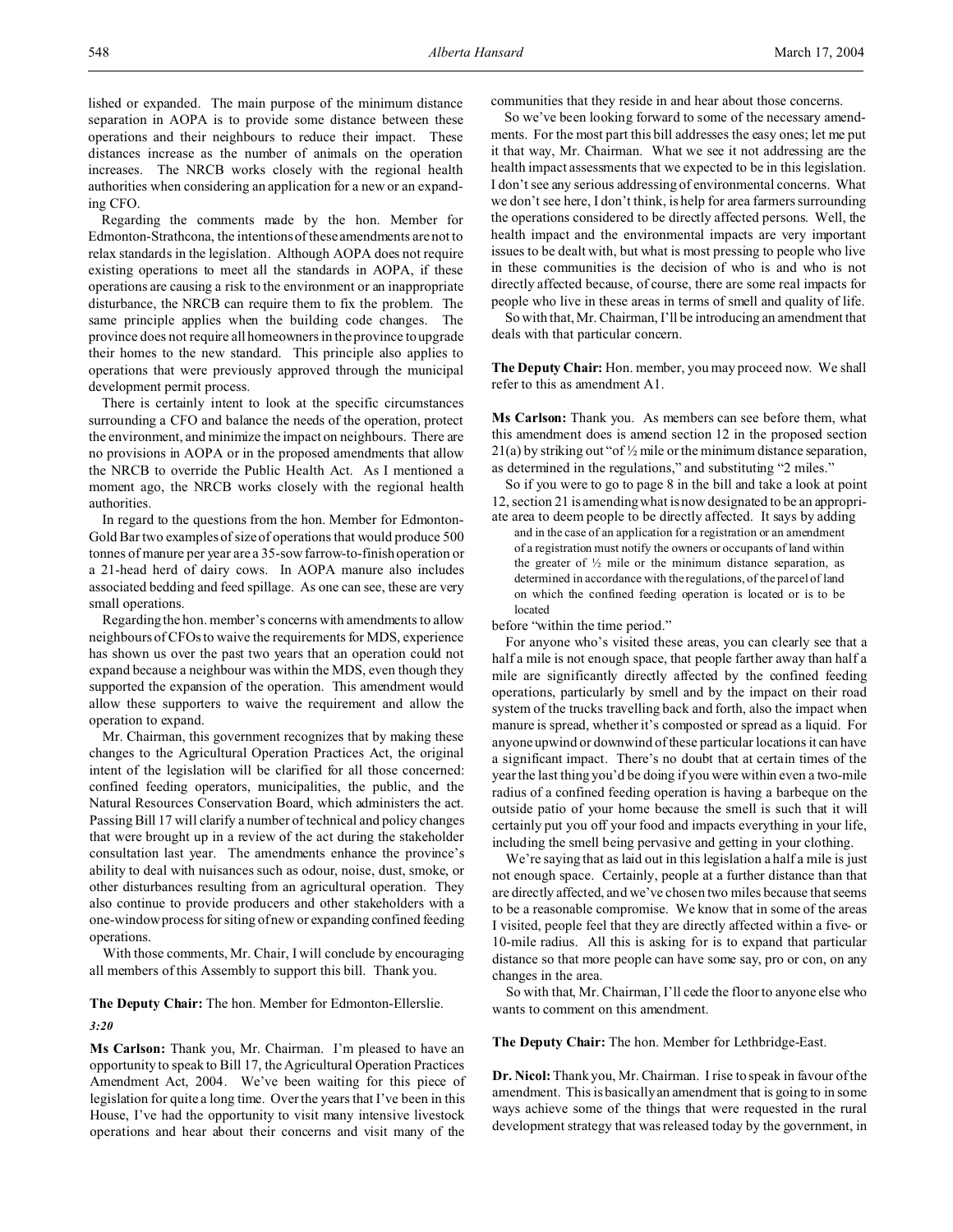the sense that it talks in there about the stronger rural community voice. They talk about the fact that the lifestyle, the commitment of the community, the sense of community that's so relevant in rural areas is one of the things that's attractive about the development potential of our rural communities. If we have an opportunity for individuals to get more involved in discussions about what's going to happen to their communities, what the ambience of their community is, then they, in effect, will achieve some of the things that are being asked for in the rural strategy.

The other thing is that by increasing this separation a little bit, what it does is it really brings in an opportunity for a lot of the residents in those rural areas that are going to be impacted, not so much by the direct facility but by the waste management activities associated with that facility.

There have been a number of times this winter as I've driven around southern Alberta and through central Alberta when you would see manure being spread that can't be worked in because the ground is frozen, and people are saying: "How long is that going to sit there? Is it going to sit there now till spring thaw? Is it going to sit there till something else happens, till they get another snow to cover it up?" And in most cases, Mr. Chairman, that's what has happened. We've had a little bit more snow, and it has covered it up, and it looks nice and white again.

But if we open up and allow for people to have a say, it gives them buy-in. It gives them a sense of ownership. It gives them a sense of community. I think that's one of the things that we really need to start looking at and talking about as we go through this whole process of what is appropriate discussion when activities are going to go on in a community that have a direct effect on that community.

I think that having two miles instead of the half mile or the minimum distance separation gives us a much better approach to looking at how the whole thing fits into the sense of community that we're trying to create in Alberta and that comes out with the philosophy that was behind the rural development strategy report that was released today. I think that if we're going to really make a statement that we're buying into that report, that we believe that the focus of that report is important, in effect, we will support this amendment and give more people a chance to have input. You know, this is one of the things that we need to look at in terms of making sure that communities feel that they have some control and some say, not necessarily absolute but input to the direction their community takes. So I would encourage everybody to look at this and accept the two-mile amendment.

Thank you, Mr. Chairman.

**The Deputy Chair:** The hon. Member for Edmonton-Strathcona.

**Dr. Pannu:** Thank you, Mr. Chairman. I want to briefly comment on the amendment. I'm going to speak in support of the amendment, but before I do that, I also want to compliment the hon. Member for Leduc for taking the trouble to systematically address the concerns and points that were made by somebody on this side, by some members of the House, including some comments that I made. So I want to thank him for paying attention to the concerns. We may or may not agree on the matters that are under debate, but at least to pay attention to and take seriously in debate those points made I think is a very refreshing sort of thing.

## *3:30*

As to the amendment I think it does try to address one of the flaws in Bill 17. I think it is important to increase the distance between the nearest communities and the CFO location. Half a mile is not enough. Some of the smells have strong odour. Malodorous

conditions prevail in and around those operations, so half a mile limit is not good enough. To increase at least by two miles would help at least in part to alleviate some of the concerns surrounding the problems that residents or communities surrounding these operations face on a day-to-day basis.

I would certainly be happy to support this amendment and urge all other members in the House to support this amendment as well.

#### **The Deputy Chair:** Anybody else?

**Mr. Klapstein:** Well, we did go through a lot of consultation, and I think we made a fair judgment call. I don't think it's the time to make it more onerous for producers at this time.

**The Deputy Chair:** The hon. Member for Olds-Didsbury-Three Hills.

**Mr. Marz:** Thank you, Mr. Chairman. Just a couple of comments on this amendment. I'm not certain what is the exact right number of miles because that can be tremendously affected by the management practices of the individual operation. It can be affected by topography. It can be totally out of view because it would be separated by a hill.

Certainly, there have been some things that have happened in the last year in my constituency that would provide a little bit of insight into what effect some of these operations do have. It's been argued, and argued successfully, that there is a negative impact on the values of neighbouring properties, especially residences. The owners of these properties appealed their assessment to the Municipal Government Board, and their appeal was upheld. They had their assessments reduced because it was recognized that their assets had actually decreased as a result of someone else developing a confined feeding operation within that area.

So whether it's a half mile or one mile or two miles, I'm not certain. I think the management practices have a lot to do with the individual operation. I would like to repeat again that those management practices make the difference between how easy it is for a new development to take place somewhere in the province or not. I submit to you, Mr. Chairman, that these things are judged by the poorest operators and what the poorest operators are allowed to do through the standards rather than what 90-plus per cent of the operations actually are, which are very good operations.

I think it behooves us all in here to make sure that these standards that are put in place are to ensure that the poorest amongst them are brought up to a standard that people can be comfortable with and trust that it's not going to have an adverse effect on their property values.

Thank you.

**Mrs. McClellan:** Mr. Chairman, I would just like to add a couple of comments to this. I appreciate the hon. member's input. No question; it's been an area that we've been interested in for some time and we've had a number of conversations about. However, I think that the hon. Member for Olds-Didsbury-Three Hills made the comment that is really germane to this discussion. We introduced the Agricultural Operation Practices Act a year ago and committed at that time to do a review of it when it had been in place for a year. The hon. Member for Leduc has conducted that review and spent a fair amount of time with industry, with communities. The crux of the matter is that management practices are really the key to this.

Like any industry the majority of the people who are in this industry practise very good management practice, do their best to be good neighbours, good corporate citizens. But you will have – and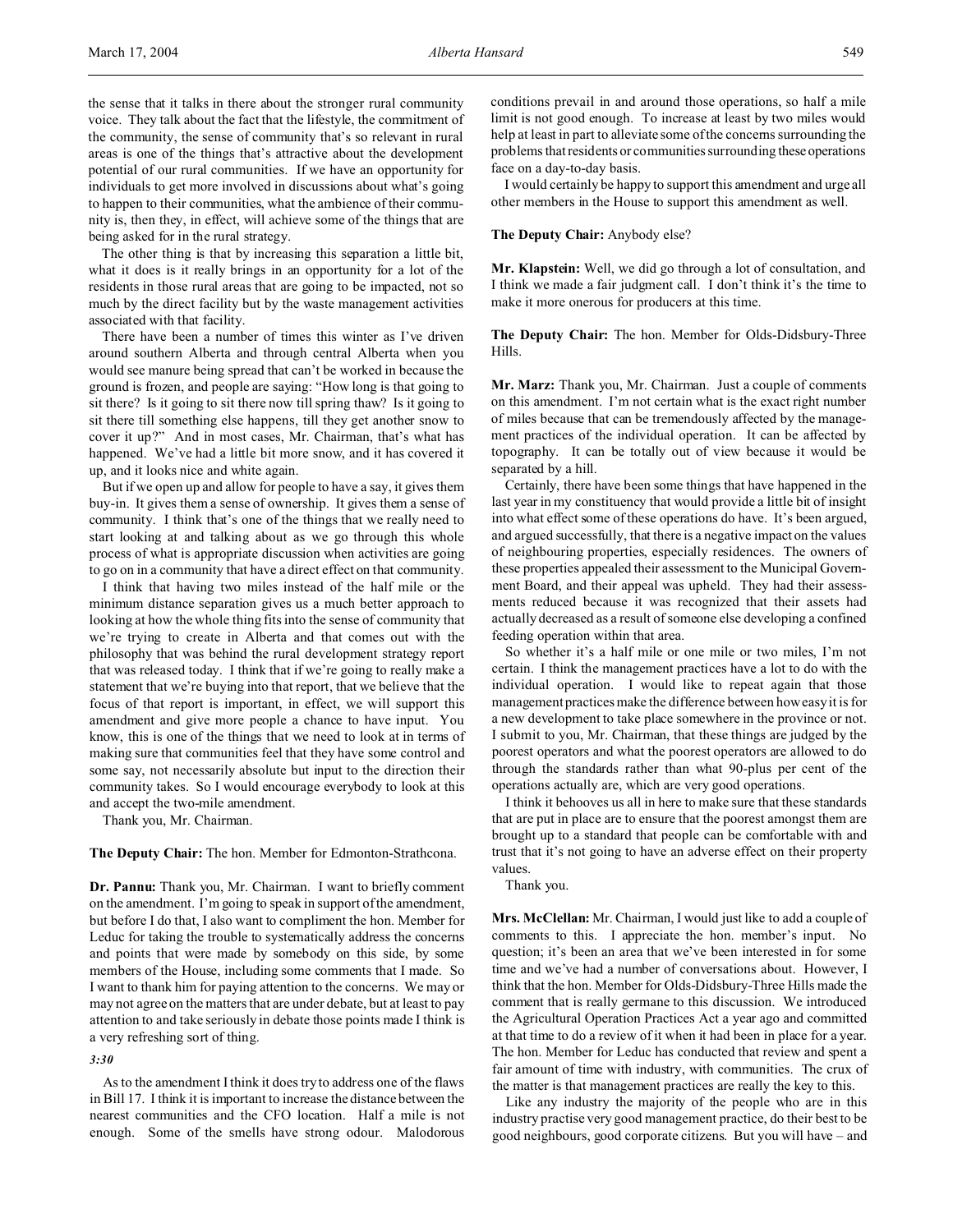members opposite know because we've worked on a couple – instances where the rules were right; the practices were wrong.

Maybe rather than making it so onerous for the 90-some per cent of good operators, we make it a heck of a lot tougher for those who aren't. I will give you my commitment that we will do that. We will enforce this act through the proper channel, which is the NRCB. This act gives them the authority to go in and do it, and sometimes it takes a little longer than we want, but eventually we get there. So I would recommend that we don't accept this amendment in the letter that it was written. But in the spirit of what I believe was intended by the member who submitted it, we'll make that commitment that we will do everything that we can to ensure that those rules are enforced and good management practices are practised.

There are so many good projects out there now, and there are so many advances in technology. I give the example of the Iron Creek colony with their biogas project that has reduced odour, emissions so significantly. We have other examples of that occurring in the province.

This industry does for the whole want to be a good community partner and wants to contribute to their communities through the jobs and opportunities that are there. Let's deal with the ones who don't under the rules and regulations that we do have in place and the legislation that we have in place and let this industry grow appropriately, not unfettered, but appropriately, and make sure that those who are in the industry follow the good legislation and regulations that are in place.

So, Mr. Chairman, as I say, I don't accept or recommend that we endorse this amendment in the letter of it, but certainly I will take the spirit of it and ensure that our authorities uphold that spirit.

[Motion on amendment A1 lost]

**The Deputy Chair:** The hon. Member for Edmonton-Ellerslie.

**Ms Carlson:** Thank you, Mr. Chairman. I appreciate the comments from the minister of agriculture and certainly also support, as she does, those operators who are taking a look at biomass operations, where they're using the gasses for other purposes rather than just having them exposed to the air. Those are areas that we've looked at extensively over the years, particularly as they have developed in Europe, and are very much supportive of them.

I also agree with her that the big concern is for those few operators in this province that are poor operators. I agree that most of the operators do an excellent job, but it's particularly because of those poor operators that we scrutinize this kind of legislation carefully and bring in amendments to try and improve it wherever necessary.

In that light, I have another amendment, Mr. Chairman, that I would like to bring forward at this time.

*3:40*

**The Deputy Chair:** Hon. members, the amendment is being distributed. For the record we shall refer to this amendment as amendment A2.

Hon. Member for Edmonton-Ellerslie, you may proceed now.

**Ms Carlson:** Thank you, Mr. Chairman. This amendment reads that this particular bill, Agricultural Operation Practices Amendment Act, 2004, be amended by striking out section 10. So if people will go to page 7 in this piece of legislation, and we go to 10:

Section 19 is amended by adding the following after subsection (1): (1.1) Despite subsection (1), if in the opinion of the approval officer the proposed amendment is related to a minor alteration to an existing building or structure at a confined feeding operation or manure storage facility that will result in a minimal change to its risk, if any, to the environment and a minimal change to a disturbance, if any, notification is not required under subsection (1).

So this amendment proposes to strike out that section. As we see it, the problem is that the section allows an approving officer to waive notice about amendments, and we want to know what is being considered as a minor alteration. It's not defined anywhere, and our concern is that it may be misused and that if anyone is amending an operation, people close by and affected parties should know about it. This is primarily a concern when we're talking about poor operators and the number of approval officers that are out there available to inspect these facilities.

We have seen in other departments where the number of people actually on the road inspecting has been greatly reduced over years. This can be such a critical function that we really believe that this leaves the ability of operators to change or make alterations to their structures or buildings too open. We just believe that this should be deleted and that those alterations should go through the regular approval process.

Thank you.

**The Deputy Chair:** Anybody else wish to participate in the debate?

**Mr. Klapstein:** Well, there is a lot of discretion left with the officer. Can you imagine what would happen if somebody wanted to change a gate on a feedlot, if somebody wanted to repair a wall or change a wall inside a building and you had to go through the whole application process for something that common sense would tell you is minor?

That was the intention of it: that if it's going to make a significant change or have a significant impact, yes, go through the application process, but if it's something minor, then give somebody some discretion to deal with it. That was the intent of it. If an officer is not exercising the proper discretion or judgment, that can soon be dealt with. But to make a minor change in an operation and have to go through a lengthy, costly application process, I can't support that.

**Dr. Nicol:** Mr. Chairman, I just rise to ask for clarification, then, on what constitutes minor. We dealt with a case with the minister – both ministers, in fact – where minor was a matter of interpretation as well. It was a matter of whether or not going out with a shovel and digging a little ditch to drain water was minor versus using a BobCat or using a tractor. Those three different levels of activity eventually occurred within that facility, and, you know, once you start and say, "Well, it's just a minor drainage problem," it ends up being a major earthmoving activity by the time you get to the end of it. This is the kind of clarification that needs to be put into this section.

If we're going to deal with minor alterations, I fully support the idea that changing a gate, changing a wall, moving this or that for better animal movement, that kind of thing, is quite all right.

One of the operational aspects of section 19(1.1) says: "a minor alteration" – and I'll skip down – to a "manure storage facility that will result in a minimal change to its risk." That becomes too subjective. You know, back to the example that I was talking about, everybody in the community looked at it and said that that was significant, yet the operator said that it was minor, and the inspector who was there said: well, the operator says that it's minor, so it is minor. Who gets to judge that?

Let's have this clarified; that's the intent. Let's not allow these things to go on before we can clarify how much of a change is a minor change. That's why this amendment needs to be supported.

**The Deputy Chair:** The hon. Member for Edmonton-Strathcona.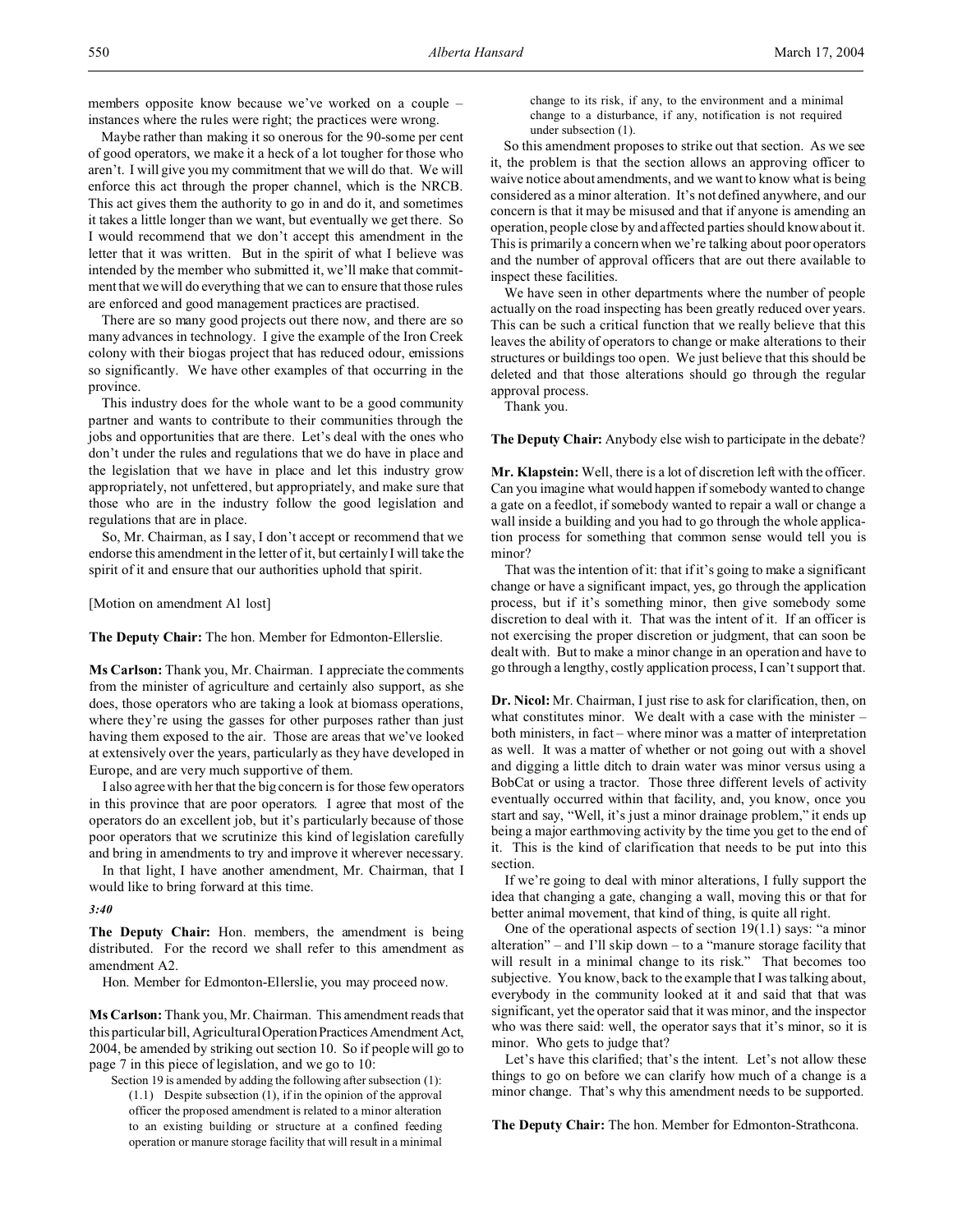**Dr. Pannu:** Thank you, Mr. Chairman. I'm speaking to amendment A2. To preface my brief remarks in support of amendment A2, I just want to draw the attention of the House and remind the House that a couple of years ago – well, three years ago maybe, in 2001 – when the Agricultural Operation Practices Amendment Act, 2001 was debated, the New Democrat opposition heard a great deal from concerned residents of rural communities and small towns about what was wrong with what was being proposed in that bill at that time. The bill passed in spite of widespread opposition to this and concerns expressed across the province and particularly in rural areas. We certainly were most sympathetic to those concerns, but the changes weren't made in the bill to fully address those concerns at the time.

Two years since the proclamation of the bill we are now seeing amendments being proposed to the bill from the government's side, but I think the amendments as proposed in this 2004 version of the Agricultural Operation Practices Amendment Act don't go far enough to address even the minor concerns that have remained on the table during the last two years.

This amendment which proposes to strike out section 10 on page 7 dealing with the amendment of section 19 I think is a good amendment. It will go at least some ways in improving the legislation, which is flawed in other ways as well. Certainly, if this amendment A2 is accepted, it will help address some of the concerns with the proposed bill and with the existing legislation which this bill tries to amend.

I speak in favour of the amendment, and I urge other members to do the same.

[Motion on amendment A2 lost]

**The Deputy Chair:** The hon. Member for Edmonton-Ellerslie.

**Ms Carlson:** Thank you, Mr. Chairman. I have another amendment, and I'll just start talking about this one as it's being distributed because it's very similar to the last amendment. This time if you go to page 8 of the bill, you'll see that what we're asking to be struck out is in section

**The Deputy Chair:** Hon. member, let the amendment at least arrive at this desk first.

**Ms Carlson:** Okay.

**The Deputy Chair:** It's my job just to make sure that I have the right copies.

Okay. You may proceed now.

*3:50*

**Ms Carlson:** Thank you. This is a very similar amendment to the last one. If you go to page 8 of the bill, we're taking a look at section 21 and striking out clause (b), which is the same wording as the last amendment that we dealt with. Once again, given the debate on the last amendment, I'm still not satisfied that we have defined the difference between significant and minor changes. The discretion is left too much in the hands of the landowner as compared to the approval officer, particularly when we're dealing with environmental impact issues.

I agree with the sponsor of the bill when he says that minor changes to gates or doorways or minor structural changes aren't significant, but when you deal with any of the environmental impact issues like the processing or moving or handling of the manure or the water contained within the operation and that which needs to be drained or added to the facility, we start to talk about significant impacts that really need to be considered within the environmental impact of the operation and the region.

So I would suggest that those are not ever minor in nature. I don't see them defined elsewhere within the act, so this looks to me like the only place where we can make an amendment that those kinds of issues will be dealt with with the weight that they need to be dealt with for the long-term viability of the operation and the community.

So I would ask all members to please support this amendment.

**Mr. Klapstein:** Well, once again I'm not going to support the amendment. I know it's putting some trust in the approval officer in specifying a minimal change. I think that an approval officer that's experienced and has been on the job and understands what his responsibilities are is going to know when something exceeds what is minimal.

**Mr. Marz:** I'd just like to make some brief comments on this. One of the concerns I raised in second reading that's relative to this is giving the NRCB more discretion than they currently have. It's been my experience in my own constituency that it's that discretion and how it was handled that has caused a lot of problems in my particular area and provided for a lot of increased complaints to the field officer, and the field officer's responses – I have copies of them here, how they claim to have responded to their concerns. The record hasn't been good.

I'm not going to go through them, but when the complaints stopped going to the approval officer and started coming to me, I went out and checked for myself and called the field inspector. I didn't get the same response because it was a different question, but I got a similar type of response, that water doesn't run off that quarter. Well, I was out last weekend, and water was running off my quarter, that was a lot flatter than this one, and filled up the dugout and ran over.

There are communities and there are probably field inspectors that do different things in different ways and interpret the act differently. In the particular case I'm dealing with, I've had nothing but problems since the development, as far as complaints go, and people stopped complaining to the NRCB because they're not getting any response.

So I think that this particular amendment has some merit, not necessarily eliminating the whole thing but providing some clarity to what is minimal risk. How many minimal risks can you tolerate before you have a major risk? How many minimal or minor changes can you have approved before you end up with a major change?

So if the mover would like to address how you would otherwise go about addressing this particular issue other than accepting this particular amendment, I would be happy to hear it.

**Mr. Klapstein:** The choices really are to force an operator through the entire approval process over something that is minimal or having some trust or some confidence in an officer of the NRCB that he will exercise some sound judgment on small things. If I have to choose between the two, I will choose to not put that operator through a fullblown application or approval process over something that's minor. I will trust the officer to do what's right, and if he doesn't, we have ways of addressing that.

**Ms Carlson:** Mr. Chairman, then my question to the sponsor of this bill is this. Why didn't you define "minimal" within the act? As we have heard first-hand, there have been some experiences where the judgment of that person out there in the field wouldn't pass scrutiny in other areas or in other circumstances. So tell us exactly why there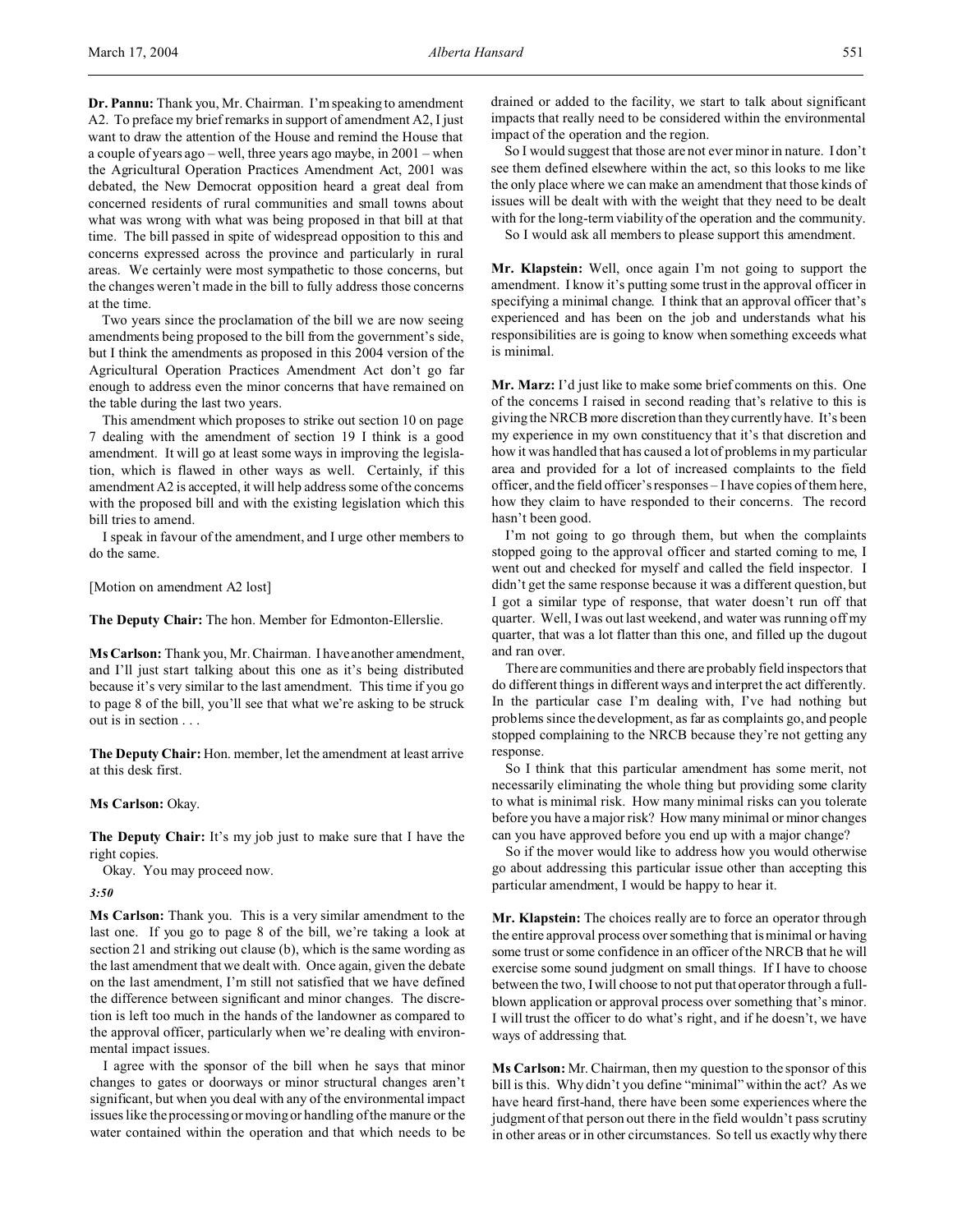were no definitions provided in these changes for that issue, particularly where it deals with the environmental issues of manure handling and water management.

**The Deputy Chair:** The hon. Member for Leduc.

**Mr. Klapstein:** Yeah. Well, what is minimal can be a whole range of things that might happen or that a person wants to do on their operation. The spreading of manure, the environmental risk, that applies to everybody. Regardless of the size or regardless of the changes they want to make, they have to comply with what the rules are in terms of protecting the environment. Even the small operations, that we try to treat differently and in a less demanding process, still have to comply with all the environmental rules and regulations. So I don't think that changes.

**Ms Carlson:** Mr. Chairman, I just want to put on the record that I find that answer completely unsatisfactory.

**The Deputy Chair:** Okay. Anybody else wish to participate in the debate? Is the hon. Member for Edmonton-Highlands drawing my attention, wanting to speak?

**Mr. Mason:** No, I did want to speak on the bill, but I'm not yet familiar with the amendment.

[Motion on amendment A3 lost]

**Ms Carlson:** Mr. Chairman, I have one more amendment on this bill, and I'll have it distributed now.

**The Deputy Chair:** We shall record this next amendment as amendment A4. Please give a few minutes for distribution. Hon. member, you may proceed now.

**Ms Carlson:** Thank you, Mr. Chairman. This particular amendment amends section 9 by adding the following after the proposed section 18.1(5). I would refer people to page 6 of the bill if they want to follow along. We're adding here:

18.2(1) In this section "health impact assessment" means an assessment conducted by the medical officer of health, or designate, of the health unit or health region under the Regional Health Authorities Act in which the proposed or operating confined feeding operation or the proposed amendment to an approval, registration or authorization is located on the potential impact of the operation to the health of humans.

(2) Any approval, registration or authorization that is deemed to be provided under section 18.1 must, within 6 months of the coming into force of this section, be submitted for a health impact assessment and must comply with Part 2, Division 1 of the Environmental Protection and Enhancement Act.

Mr. Chairman, this amendment speaks directly to the comments made by the mover of this bill to the previous amendment when he said that issues must comply with current legislation around environmental impact. In fact, for the most part, these operations are not required to either have health impact assessments or environmental assessments. That is something that has been missing in this legislation and is missing in the amendments to this particular act. We're trying to put some definitions and some clarity into this amending act, which are missing and which the mover of this particular bill seems to be unable to specify directly in terms of what definitions should be.

# *4:00*

We truly believe that the future of this industry is contingent upon these operators being operators that will pass inspection for health

impacts and environmental impacts. For those operators who operate efficiently and effectively, this will be very minor in terms of consequence, but for those who do not, then it has a major impact not just on the operators and those people working within that facility but all their surrounding neighbours.

As we look at this province opening up its borders to more operators in this industry, we must significantly look at how we assess the impact on the environment and the health of anybody affected. This is the step that we need to go for these operators and for all Albertans. It's a necessary, critical step to put in place in this legislation. If we don't do this, when we think about the volume of manure created yearly by these pigs – it's significantly greater than anything that humans could contribute to in a year – the health impacts and the environmental impacts are significant and serious.

We've seen all kinds of issues develop over the years with regard to this in terms of heavy metal deposits when manure is being spread, in terms of what it does to the soil if not properly processed, particularly with regard to waterways. We heard one story about dugouts running over. It happens. It happens frequently in this province when we have operations not far enough back from waterways, when we see that the containers that they have are not properly sealed and we get contamination into groundwater. All of those are instances that have happened. We must stop those kinds of processes immediately.

Also in terms of the impact on those people employed in these confined feeding operations – we have to take that into consideration. That's what this particular amendment puts forward and takes a look at doing.

I sincerely hope that the mover of this bill will have just seen this as a minor oversight on his part when putting this legislation together and will support this amendment, which will make this bill much stronger. Thank you.

**Mr. Klapstein:** Well, once again, I'm not going to support the amendment. When AOPA was done a couple of years back, it was designed to have a one-window approach so that you went to one place to file an application to have it dealt with. Along with that, provisions were made for consultation with the health authorities, and to the best of my knowledge that's working pretty well.

We were in the Lethbridge area. You talk to the health authority people there, and they seem to be very pleased with how it is working. As far as I know, the consultation with the health authorities and NRCB has worked very well, and those recommendations are taken into account when the decision is made, similarly with the environment. There's a linkage that was designed into it when the act was brought in in 2002.

I still support the one-window approach. I agree that health and environmental considerations have to be taken into account when that decision is made, and the provisions are there for it to be done.

#### [Motion on amendment A4 lost]

**Mr. Mason:** Well, Mr. Chairman, I do want to enter a few general comments with respect to this bill and to raise a few other specifics, and I just want to talk a little bit about the direction of the government with respect to this industry. This morning there was an MLA committee who, together with the Minister of Agriculture, Food and Rural Development, released a report on rural Alberta and what needed to be done.

You know, it was interesting that the report painted I guess by implication a rather gloomy picture of rural Alberta and came forward with a number of very general strategies for dealing with the problem. The problem, I think, is simply stated as a continuing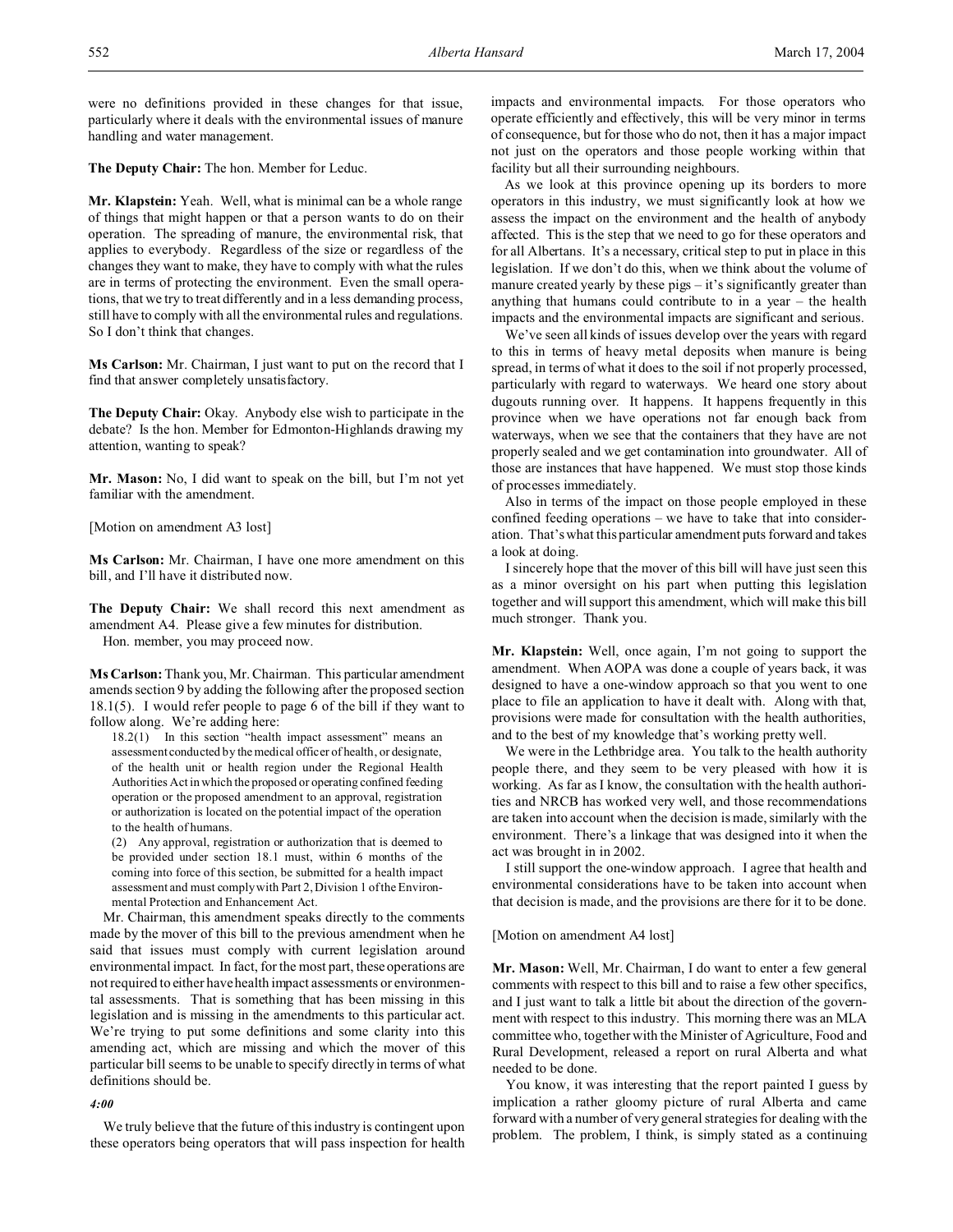decline in population in rural Alberta and a decline in the population of many towns and villages in Alberta and serious problems that arise for municipalities as a result, financial problems, problems with a declining tax base, potential bankruptcy of towns, and so on.

I guess the concern I have is that rural Alberta is in decline partly due to the policies of the government itself. I would say that the shrinking of population in rural western Canada is a historical trend that has gone on for decades, in fact probably over an entire century. That is not something that one could hold this government or any government accountable for, but it's my view that government policies in terms of agriculture have accelerated the decline. They've done that specifically by encouraging the concept that bigger is always better.

Going back a number of years, the Conservative government of Alberta provided incentives for large meat-packing plants to come into Alberta and as a matter of policy helped create the situation we now have in this province where two large meat-packing plants dominate the beef industry, in fact have 90 per cent of the capacity in Alberta, and in Canada as a whole they still have about 70 per cent of the capacity. Those plants were enticed here by the government, and what happened is that they put a lot of existing plants out of business, and they shut down.

This has certainly affected my constituency of Edmonton-Highlands, where the Maple Leaf plant was shut down just a few years ago – before that it was the Gainers plant – and has been vacant for a considerable amount of time. So these plants, which were considered inefficient and small scale, closed down, laying off thousands of people, and they have a similar effect in rural areas.

The government has encouraged ILOs and large ones to boot, and this legislation is about the rules that will be placed around the operation of these plants. This direction in agriculture will kill small farms. It will put them out of business, and it will lead to a further decline in the rural economy and in the rural population base.

So at the same time that the minister is releasing a report full of vague strategies for dealing with the crisis in rural Alberta, we're dealing with a bill here that is part and parcel of a government policy in rural Alberta that bigger is better. Bigger is better is a very dangerous doctrine for our rural communities because it means the loss of the family farm; it means the loss of the small town. The bank closes, and the grain elevator closes. And it's all a result of the same policy.

# *4:10*

Similarly, the government's opposition to the single-desk selling of the Canadian Wheat Board is something that favours larger grain farmers who hope to be able to sell their grain directly and benefit by eliminating the single desk, but it's the small grain farmer who will be disadvantaged. And the margins in farming are paper thin and have been since the middle '70s in almost all areas. So small farmers need every advantage they can possible have just to survive, but I would submit, Mr. Chairman, that it's the government's policy to accelerate the bankruptcy of small business and small farmers in rural Alberta because they believe that large-scale and possibly massive-scale operations are superior and are more competitive, and they don't care if they're owned by foreigners. They don't care if Albertans lose their own land and have to work for low wages for some of these foreign companies. We become tenants in our own province.

So I have opposed the direction of the government on ILOs for that reason and also for health and environmental concerns. We did some calculations when the last bill went through this Assembly about the amount of manure that would be produced if the Premier had his wish and we went up to 17 million hogs in this province. I don't have the actual calculations, Mr. Chairman, but the amount of pig manure that will be produced will be absolutely enormous, and it is a particularly difficult manure to deal with in terms of its ability to create health problems, nuisances such as odours, and pollution. In those volumes I believe that the provincial ecology and public health will be threatened.

Now, I'd like to know what would be done to ensure that all facilities which do process manure as part of their operations are legally required to ensure that their activities are not damaging the health of people in nearby communities. I think, Mr. Chairman, that that needs to be in place regardless of how long the operation has existed.

I'd like to ask the question: why are operators such as racetracks explicitly excluded from the bill? Are they not capable of causing health risks to the nearby communities? I'd like to know how the peer review will ensure that fair hearings take place to the complainants, and I'd like to know how committee members would be chosen under the bill.

Mr. Chairman, I have heard from a number of Albertans who have very strong concerns about the questions that we've raised. There was a situation in the town of Bentley which was reported to us. An expansion went ahead there, and there has been a serious problem with odours, and it has been a contentious issue in the community. There have been reports of respiratory problems that need to be dealt with. One person contacted our office and said that the people of Bentley are being bombarded with these toxic chemicals. There's nothing in the act to cover this other than that the odour is a nuisance. It's the only way that it's looked at.

We have other concerns that have been raised about the impact on surface water from these lagoons and so on, and there remain questions that I don't think the government has adequately answered about the potential threat to our aquifers. I'd just like to indicate, Mr. Chairman, that we do have a lot of concern with this bill and would like to hear a lot more from the member who has proposed this and from the minister in order to allay our concerns.

Generally, however, the direction of having large-scale industrial agriculture operations involving livestock is not a direction that we would endorse, and we don't believe that there are sufficient protections in terms of nuisance odours and public health to continue with this policy. We believe that the policy of large-scale operations in general, industrial operations, is transforming the countryside and is a key factor in the continuing crisis in Alberta's rural communities. These need to be addressed at the source, not with a bunch of vague strategies as we saw in the MLA report that was released this morning.

Thank you, Mr. Chairman.

**The Deputy Chair:** The hon. Member for Vermilion-Lloydminster.

**Mr. Snelgrove:** Thank you, Mr. Chairman. How appropriate that we're dealing with manure management after that speech.

I come from a family farm, a small farm, the kind that apparently the hon. member thinks the government is out to do in. I can tell you that my neighbours just down the road in Saskatchewan would love to have that attitude from their government surrounding farms that this government has looked after.

There are so many inaccuracies. I just have to put this: it is a huge investment now in any type of farm. There's no question – the member is absolutely right – the margins are extremely tough. To make an investment, whether it's in a feedlot or a cow-calf operation, can literally run into the millions of dollars, and as a businessman that farms, I have to know the rules around the investments I'm going to make. I can't even pretend to think it's a wise investment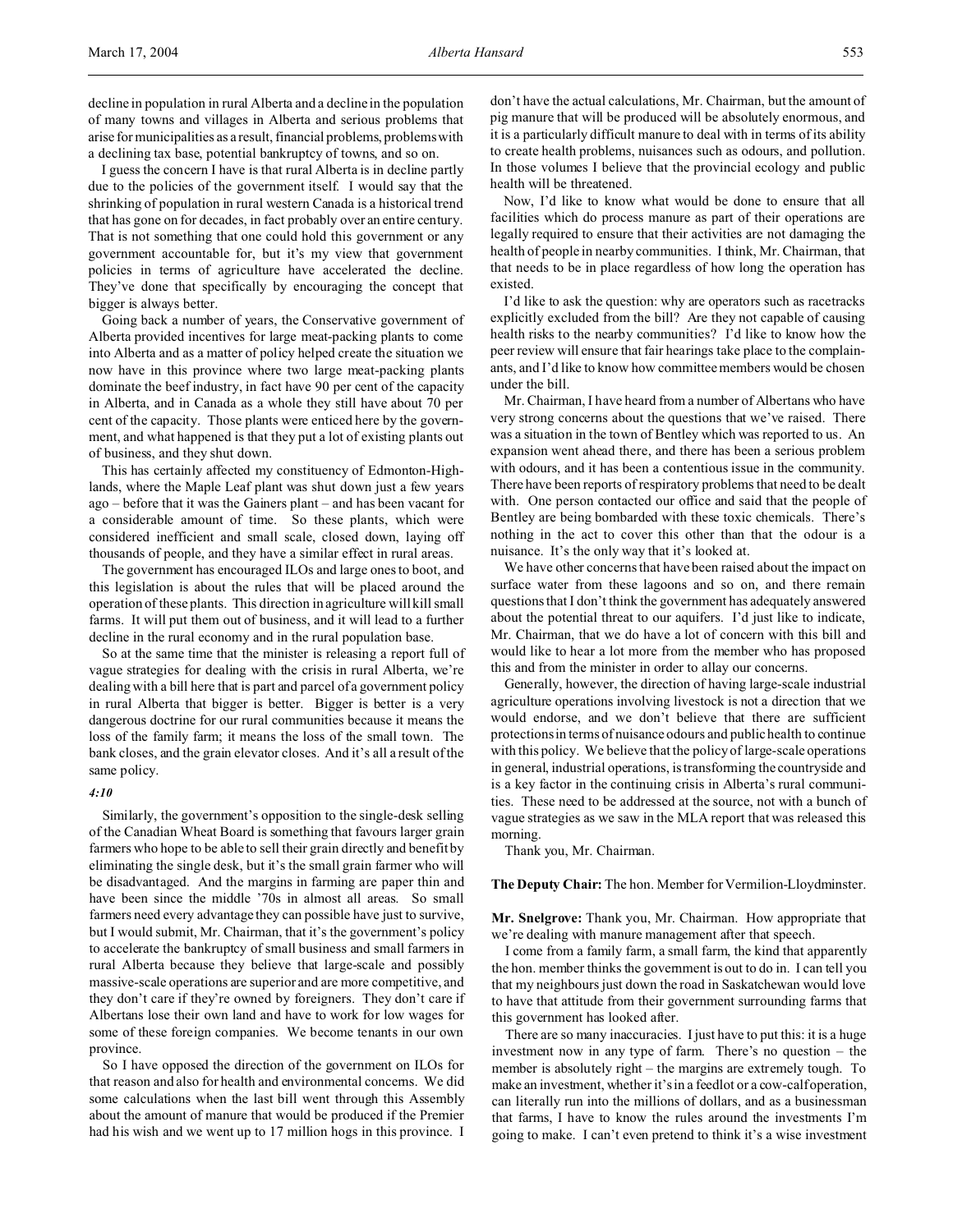if someone who pretends to understand agriculture, who knows what's right for me, moves in down the road and says, "I don't like that smell. I moved to the country for some fresh air, and now I have to smell that cattle farm or that hog barn."

So I have to be protected, and as much as I'm certainly not a promoter of legislation, I also need protection from people who don't understand agriculture, and it's quite obviously what's come out of that speech.

**The Deputy Chair:** The hon. member for Olds-Didsbury-Three Hills.

**Mr. Marz:** Thank you, Mr. Chairman. I, too, am utterly amazed at the self-proclaimed expertise of the Member for Edmonton-Highlands. Perhaps he would gain a far broader, useful knowledge of farming if he started farming some of those highlands.

You'd think that this government was responsible for the small margins. The fact of the matter is that the small margins that farmers do have in agriculture are based on world markets. A lot of that is based on the subsidies: our neighbours to the south and our European neighbours constantly are competing against us with larger subsidies.

This government has been there for the Alberta farmers more than any other government in any other jurisdiction in Canada, not just once, not just twice, but every time there's a crisis, absolutely every time. I know because I am a farmer. I have farmed all of my life, and I talk the talk, and I know how to walk the walk. I can walk it in high boots, as the former leader of the Liberals wears quite often. There's a reason that sometimes you have to wear those high boots, and I'm starting to think that I'd better wear them in here. Some of the stuff you have to listen to in here is absolutely amazing.

#### *4:20*

Whether it's low grain prices, low feed prices, grasshoppers, the BSE situation, this government has been at the plate first up every single time and will continue to be whenever this industry is in crisis. We have developed markets for all these products in a way that no other province has done. How come this feeding operation hasn't established in Saskatchewan? Lots of wide open spaces there. They could raise cattle there just as easily as they could here. More water in the north than we have here. So I don't buy the argument from the Member for Edmonton-Highlands that this is all this government's fault that there are low margins in agriculture.

I do have some concerns about this bill. I'd like to start off by thanking the Member for Leduc for taking the time both in the House in addressing some of my concerns but outside the House and sitting with me for hours combing through this stuff, this pile on my desk here, trying to work with me to address those concerns. I'd like to thank him for that.

I think most of the concerns I've raised can be addressed in regulations if there's a will and a commitment from the member to do so. I think I've already got that commitment from the Minister of Agriculture, Food and Rural Development. However, there are a couple of outstanding issues that were raised as a result of the comments that the Member for Leduc made.

In second reading I asked how many practice review committees were established, and I believe the answer was two. If there were only two in the last year, it does cause me to wonder yet why we need to change the rules and give more discretion to perhaps not hear some of these complaints that are construed to be vexatious or without merit.

I'd like to remind the member that vexatious actions can work both ways. I've got a number of examples that I could give, that I have talked to the member about before. I classify these operations into the good, the bad, and the ugly. The ugly is a very, very small percentage. They're the ones that cause the most problems, and they can actually go out and be very vexatious to anyone who raises a complaint. We have to have protection against that sort of thing too. I'm hoping that the member and the minister will look at those particular instances and look at addressing those in the regulations.

The other thing I'm concerned about that probably can't be addressed in the regulations is the issue of giving the NRCB more discretion or more power, because in my particular situation in my riding regarding one particular development – I'm not going to put a classification on that; I'll let the neighbours do that  $-$  I think there's no trust in that community with the NRCB. The NRCB has not earned their trust and certainly currently does not have that trust, and to give them more discretion is not going to increase that trust in that community.

So I'd like the minister's comments on that particular issue, and with that I'll take my seat.

**Mr. Klapstein:** I will respond to the Member for Olds-Didsbury-Three Hills in this way, saying that there is a process under which regulations are developed, and I'll certainly work with him through that process, but I can't make that decision myself today.

**The Deputy Chair:** Anybody else wish to participate in this debate?

[The clauses of Bill 17 agreed to]

[Title and preamble agreed to]

**The Deputy Chair:** Shall the bill be reported? Are you agreed?

**Hon. Members:** Agreed.

The Deputy Chair: Opposed? Carried.

#### **Bill 21**

# **Child Welfare Amendment Act, 2004**

**The Deputy Chair:** Are there any comments, questions, or amendments to be offered with respect to this bill? The hon. Member for Edmonton-Glengarry.

**Mr. Bonner:** Thank you very much, Mr. Chairman. Just a few comments on Bill 21, the Child Welfare Amendment Act, 2004. I look forward to speaking to the bill in committee today. When we look at this bill, we are looking at the third attempt at amending the Child Welfare Act within three years. I certainly hope that on this particular occasion the amendments that have been proposed will satisfy everybody and that we can move forward from this position.

What we are trying to do with the amendments in this bill is align this bill with the Family Law Act and the Vital Statistics Act. Certainly, the major goal is that we have a smooth transition when we do go forward with this legislation. So this, Mr. Chairman, is certainly more of a housekeeping bill. What we are doing is making the wording consistent between the Family Law Act and the Vital Statistics Act.

Some of the things that we look at when we do our sectional analysis – I'm looking at subsection (3), which redefines the job of the child advocate and also includes the Protection of Children Involved in Prostitution Act. This allows the child advocate to delegate his duties to people within the child's life.

I know that our party has always supported the advocate, that the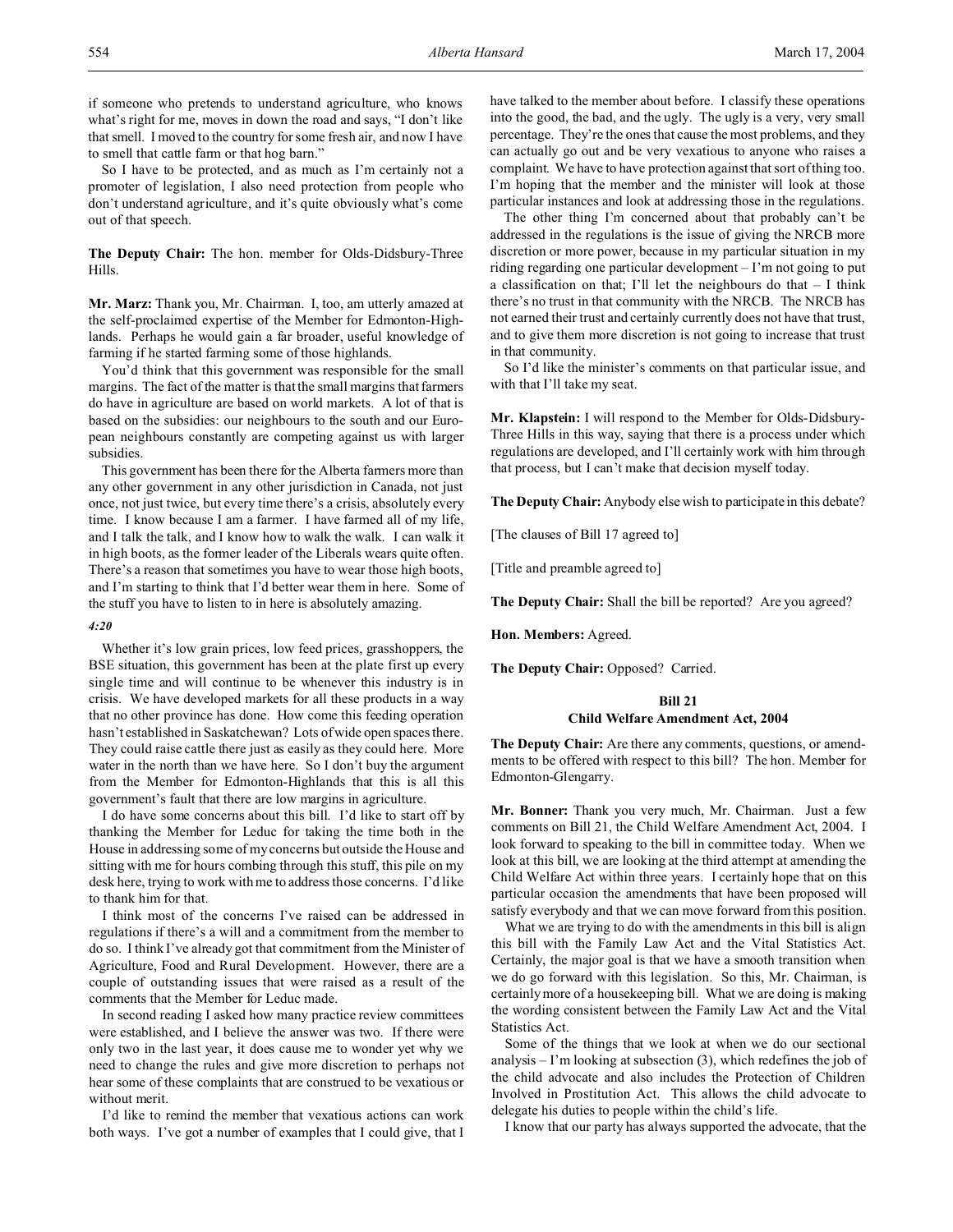Section 4 changes the alternative dispute resolution to be defined by regulations. It also changes the disclosure of documents created by the alternative dispute resolution to include any documents that affect the development of a child. Our questions here are: what documents don't affect the development of a child, and who in this situation is going to protect the child's personal information after the dispute is settled?

Section 7 removes financial contributions that the familymay have to provide when their child goes into service, allows the court to demand treatment for both the child and guardian, and also finishes with the clause: "any other terms that the Court considers necessary." This gives the court the ability to make decisions without regulated control on what is required to make the family come back together.

Section 11 changes the amount of time a court can make a secure services order from 10 to five days, and it forces the family or guardians to be notified by any means necessary within one day if a secure services order is given by the courts. They may apply for five more days to stabilize a child or assess a child and prepare a plan for service. There is also a set of information that is applied to the child when a secure services order is passed.

One last area that I would like to comment on is section 15, which repealed all the information about how Children's Services would obtain child support and allows the director to apply to the courts for child support. This particular section, Mr. Chairman, requires a careful looking over for it deletes a large part about child support from the original act. This removes a process by which directors would act to obtain child support. What is going to be done now in this instance? Does the child support law handle this?

So those were some of my concerns with the bill at this particular time, Mr. Chairman. I thank you for the opportunity to put those on the record at this time.

#### *4:30*

**The Deputy Chair:** The hon. Member for Red Deer-North.

**Mrs. Jablonski:** Thank you, Mr. Chairman. I hope to be able to answer some of the questions that the Member for Edmonton-Glengarry has just raised. I'm pleased to stand in Committee of the Whole and speak to Bill 21, the Child Welfare Amendment Act, 2004. The intent of this bill is to make minor amendments to the Child Welfare Amendment Act, 2003, legislation that received royal assent last spring and that is vital to the protection and preservation of Alberta's children, youth, and families. The purpose of the amendments, although there are many, is straightforward: to clarify the act, to ensure that the original intent of the act is carried out, and implementation.

I want to thank the members of the Assembly for their questions at second reading and in the committee as they provide an opportunity for clarifying a number of points and misconceptions. I welcome the opportunity today to clear up any confusion and create a greater understanding about these amendments and how they will help to ensure that the legislation is applied in practice in the manner that was intended.

I would like now to address each of the questions and points in detail to aid in that understanding. First, the Child Welfare Amendment Act, 2003, as passed last spring in this House is significant legislation that will enhance services to children and families and will be renamed the Child, Youth and Family Enhancement Act upon proclamation. The Child Welfare Amendment Act, 2004, is making minor amendments to that act to ensure consistency with the Family Law Act, the Vital Statistics Act, and the Protection of Children Involved in Prostitution Act.

The amendments were identified as work began on preparing the draft regulations. This is consistent with the usual process of preparing legislation for implementation. The draft regulations are now in the process of being drafted. The ministry has been consulting with stakeholders throughout the process. In keeping with this consultation, an open process, both opposition parties received a letter dated December 1, 2003, that provided a postregulatory framework and invited questions should further clarification be required. The offer to meet and discuss the framework was and continues to be extended to all members.

Regarding the Interim Leader of the Official Opposition's concern about the child and youth advocate, Mr. Chairman, the proposed amendments not only retain the role of the child advocate but also enhance that role by authorizing the advocate to meet the needs of children and youth involved in prostitution.

Changes in the alternative dispute resolution have been made so that a family feels comfortable sharing their situation while at the same time ensuring their confidentiality and the safety and wellbeing of the children. Information and records from alternative dispute resolution processes are highly confidential, but there are instances when its disclosure may be "necessary to protect the survival, security or development of the child." The Leader of the Official Opposition raised a concern about including "development of the child." It is important to keep in mind that above and beyond this specific point, any disclosure is limited to situations where a child is in need of intervention under the act.

A question was raised about who was going to protect the child's personal information after the dispute is settled. Mr. Chairman, confidentiality provisions of the Child, Youth and Family Enhancement Act as well as FOIP are in place to protect those privacy interests.

Changing the duration of an initial secure services order from 10 days to five days will ensure that Charter rights are protected. This change will also ensure consistency with the confinement provisions in PCHIP legislation. The requirement that parents be notified of an application for a secure services order is a due process issue. Notice will provide parents with an opportunity to make representations to the court regarding an application for a secure services order.

We can assure the Member for Edmonton-Mill Woods that the amendments do not repeal any requirements regarding children's treaty registration.

Regarding the time for licensing residential facilities, the ministry has consulted with operators impacted by the new licensing provisions. The 18-month transitional period will ensure that both operators and the ministry have sufficient time to implement a smooth and effective transition.

The act currently provides authority to the court to direct legal representation for children with child welfare status. The amendments enhance that authority by also giving the courts the ability to direct legal representation for children who are the subjects of a private guardianship application.

The change in maximum sentencing time for a parent or guardian who causes a child to be in need of protective services holds parents and guardians accountable, Mr. Chairman. It is consistent with the maximumsentencing time under our Protection of Children Involved in Prostitution Act.

During second reading the hon. members for Edmonton-Centre and Edmonton-Mill Woods referred to a number of sections that were being removed from the Child Welfare Act. The most pressing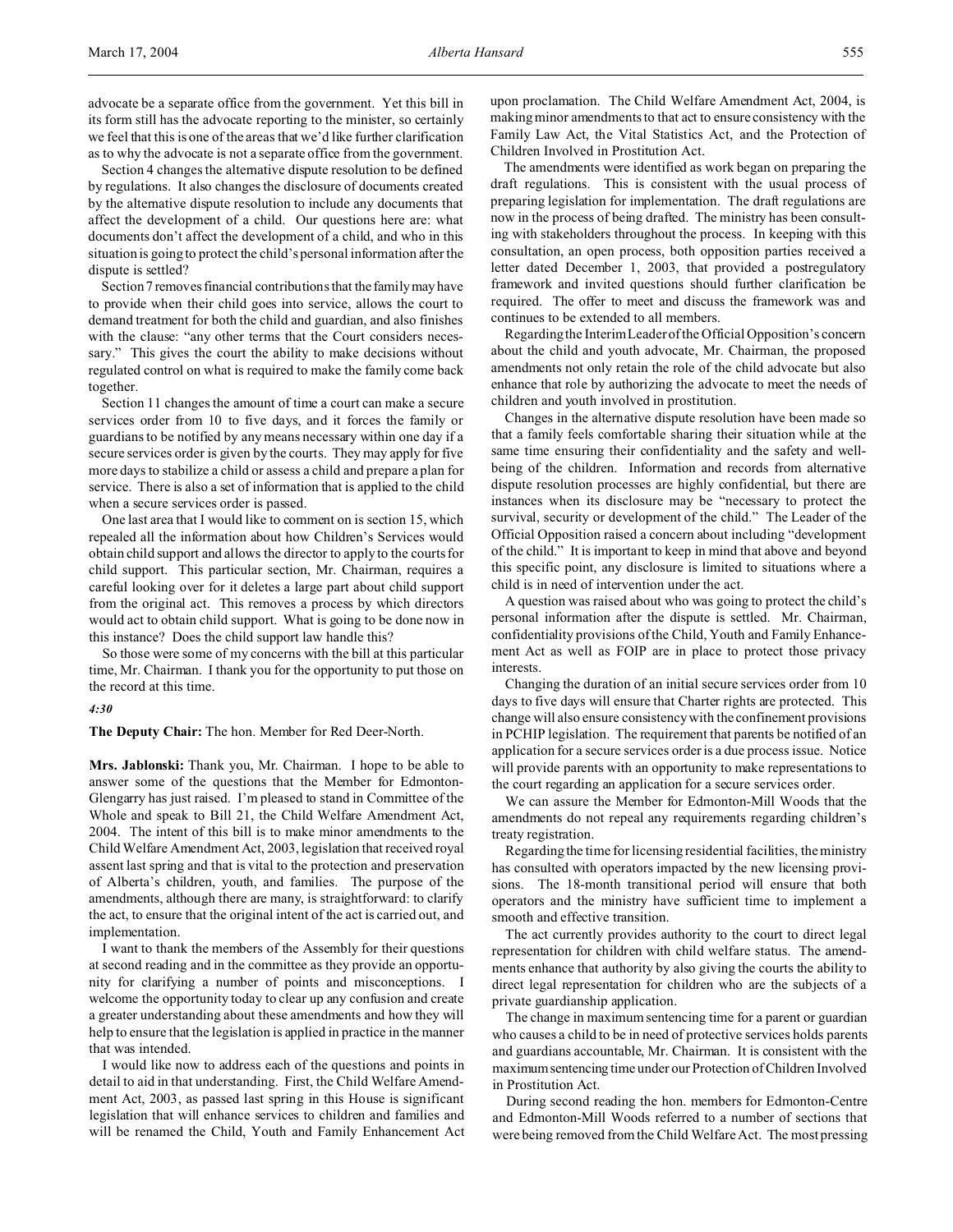questions from the Member for Edmonton-Centre were in regard to the sections around child support orders.

Concern was expressed with the following points: the elimination of sections talking about support orders or maintenance orders from the act; concern about removing rules around how the director of child welfare goes about establishing support orders or obtaining money from a guardian in support of a child; striking out the ability of a guardian, parent, or trustee ordered to pay child support to apply to the court for a review of the order; removal of the rules around dealing with child support, including the removal of the review process and the ability of the courts to vary an order that's in place.

Mr. Chairman, the hon. Member for Edmonton-Centre was right when she supposed that there might be a simple reason for this amendment. The process for obtaining court-ordered child support for children in the care of the director is addressed in the new Family Law Act, which was introduced last spring and passed last fall. The removal of these processes from the Child Welfare Amendment Act, 2003, is a simple matter of streamlining Alberta's legislation by avoiding duplication and striving for consistency. By removing these provisions, we haven't lost anything. In fact, we've ensured consistency, ensured that there's only one process for courts to follow, and avoided unnecessary duplication.

Mr. Chairman, as I said earlier, these amendments are housekeeping. They are minor, but they're still important. I appreciate this opportunity to speak to the concerns and questions that have been raised. The Child Welfare Amendment Act, 2004, is vital legislation. It is essential that it is clear as we prepare for implementation.

Thank you, Mr. Chairman.

**The Deputy Chair:** The hon. Member for Edmonton-Highlands.

**Mr. Mason:** Thank you very much, Mr. Chairman. I am pleased to make some comments with respect to Bill 21, the Child Welfare Amendment Act, 2004, at this time. I just want to indicate that some of the changes are of interest.

The main intention of section 3, which amends section 6, seems to be the inclusion of matters pertaining to the Protection of Children Involved in Prostitution Act as part of the jurisdiction of the child and youth advocate, and that seems to be something worth supporting.

However, there does seem to be another change which is of a somewhat more dubious quality. In the proposed subsection (3)(b) the authority of the child and youth advocate is being extended to include PCHIP legislation, but instead of the advocate being able to receive, review, and investigate complaints, the advocate will now only be able to receive and review complaints. If this power is somewhere else restated, then hopefully the minister or the mover of the bill can direct us to that. Otherwise, I believe that it needs to be amended.

#### *4:40*

Section 4, Mr. Chairman, sets out some basic guidelines for an alternative dispute resolution mechanism. Now, we're not opposed to that in theory, but there are some concerns about the fact that the mechanism depends almost entirely on the regulations.

Alternative dispute resolution mechanisms are useful insofar as they reduce the workloads of courts and appeal panels and insofar as they are able to foster a more amicable and less confrontational atmosphere for resolving disagreements. The courts and appeal panels do, however, have a role in ensuring that intimidation, threat, and subtle forms of duress are minimized. They're meant to counter power differences and level the playing field. One hopes that the alternative dispute mechanism will also do this. In the case of parent/teen conflicts or abusive situations there are unavoidable power imbalances, and we can't expect negotiations or compromise in these situations to necessarily be fair or appropriate.

The minister may well have thought out plans for how to make this alternative dispute resolution mechanism work, but we cannot know because once again the bulk of the matter is left up to regulation. It would be much preferable if we could see the details or even the framework in the Assembly and thereby have a better idea of what we are discussing.

Further, we need assurances of a strong commitment from the minister to provide adequate resources for these alternative dispute processes. It's not enough, Mr. Chairman, to create a program. It must be adequately funded. Some of the people we have contacted have raised this as a very real concern.

Now, under section 7, which amends section 32, page 5, it appears that this amendment gives with one hand and takes with the other. It adds a provision under which the court may authorize or mandate participation in treatment and/or remedial programs, and that is certainly worth supporting. Hopefully, the minister or the mover can explain, however, why the clause in the original act is being dropped that would allow the court to prescribe financial contributions to the maintenance of the child.

When a child or youth is in danger of harming himself or herself or others or if the young person has severe substance abuse problems, then often secure treatment is an important resource for introducing some stability and the context necessary to be brought out of immediate danger. This is an important resource but is one that must be used very carefully. I've had at least one young person come into my office terrified that she would be put back into secure treatment. She felt that secure treatment was as much a prison as it was a treatment mechanism. So we must understand that a balance is necessary between the loss of certain rights and freedoms of young individuals and the need to strongly intervene to restore the youth's safety.

Mr. Chairman, when the Child Welfare Act was passed, the length of stay in secure treatment was radically reduced. The reasoning behind this was never fully explained. So I think it's good that this legislation is shortening the time allowed for the director to communicate with youth about their secure treatment and their ability to challenge a situation, but there still are questions about the length of stay of youth in secure treatment.

With those comments, for the moment, Mr. Chairman, I'll take my seat. I am particularly interested in the question of whether the child and youth advocate will not have the authority to investigate complaints but only to receive and review them. Pending the answer, I may have an amendment.

Thank you.

**The Deputy Chair:** Anybody else wish to participate in the debate?

**Mr. Mason:** Well, that being the case, Mr. Chairman, I will propose an amendment.

**The Deputy Chair:** Hon. member, I guess somebody else will have to speak before I can recognize you.

[The clauses of Bill 21 agreed to]

[Title and preamble agreed to]

**The Deputy Chair:** Shall the bill be reported? Are you agreed?

**Some Hon. Members:** Agreed.